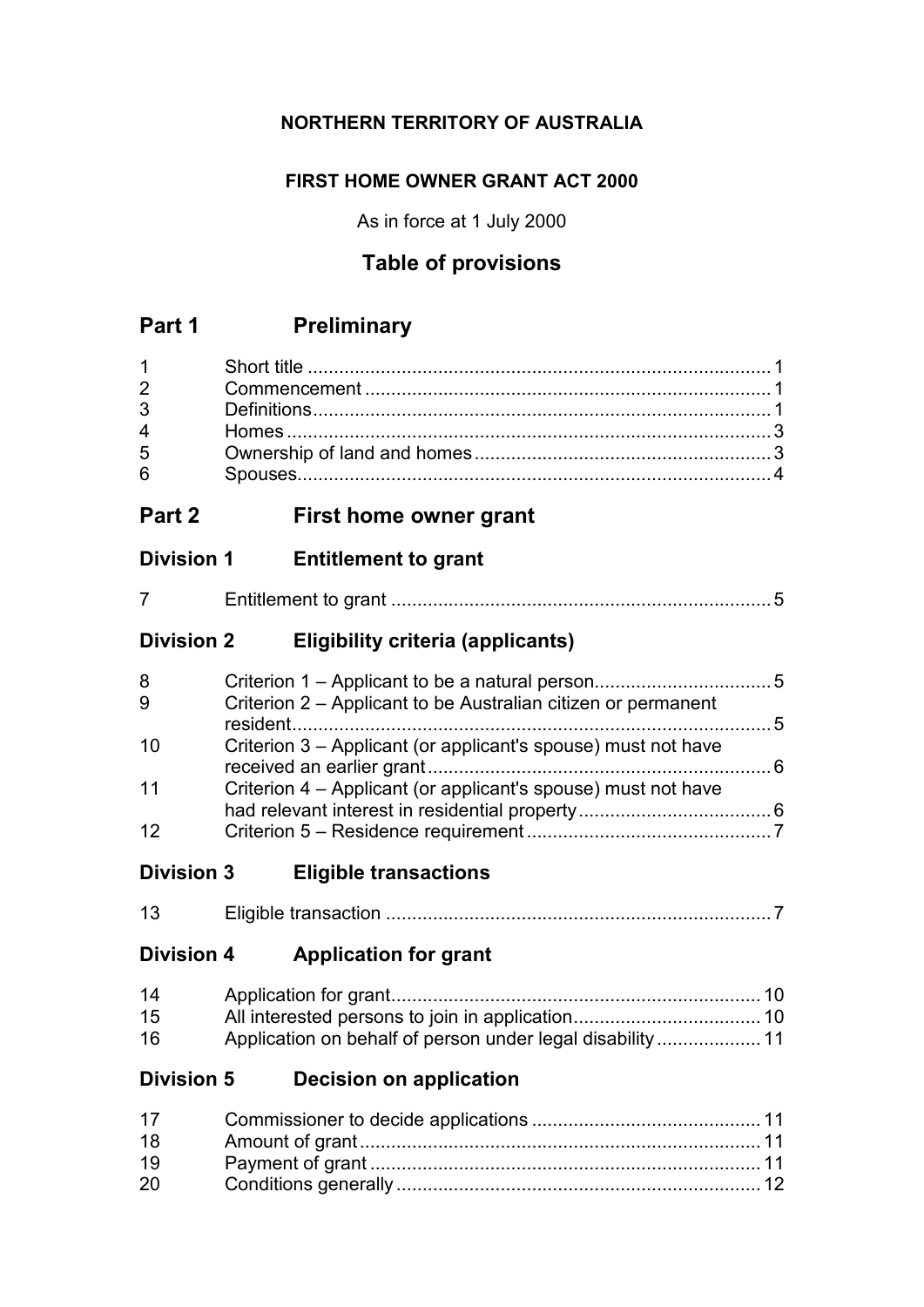| 21 |  |
|----|--|
|    |  |
| 23 |  |

# **Division 6 Objections and appeals**

| 24 |  |
|----|--|
| 25 |  |
| 26 |  |
| 27 |  |
| 28 |  |

# **Part 3 Administration**

**Division 1 Administration generally**

| $\sim$ | Administration |  |
|--------|----------------|--|
| -26    | Delegation     |  |

# **Division 2 Investigations**

| 31 |                                                          |  |
|----|----------------------------------------------------------|--|
| 32 |                                                          |  |
| 33 |                                                          |  |
| 34 |                                                          |  |
| 35 |                                                          |  |
| 36 |                                                          |  |
| 37 |                                                          |  |
| 38 |                                                          |  |
| 39 | Powers of authorised investigators while on premises  19 |  |
| 40 |                                                          |  |
|    |                                                          |  |

## **Division 3 Incorrect applications and amounts incorrectly paid**

| 41 |  |  |  |
|----|--|--|--|
|----|--|--|--|

# **Part 4 Miscellaneous**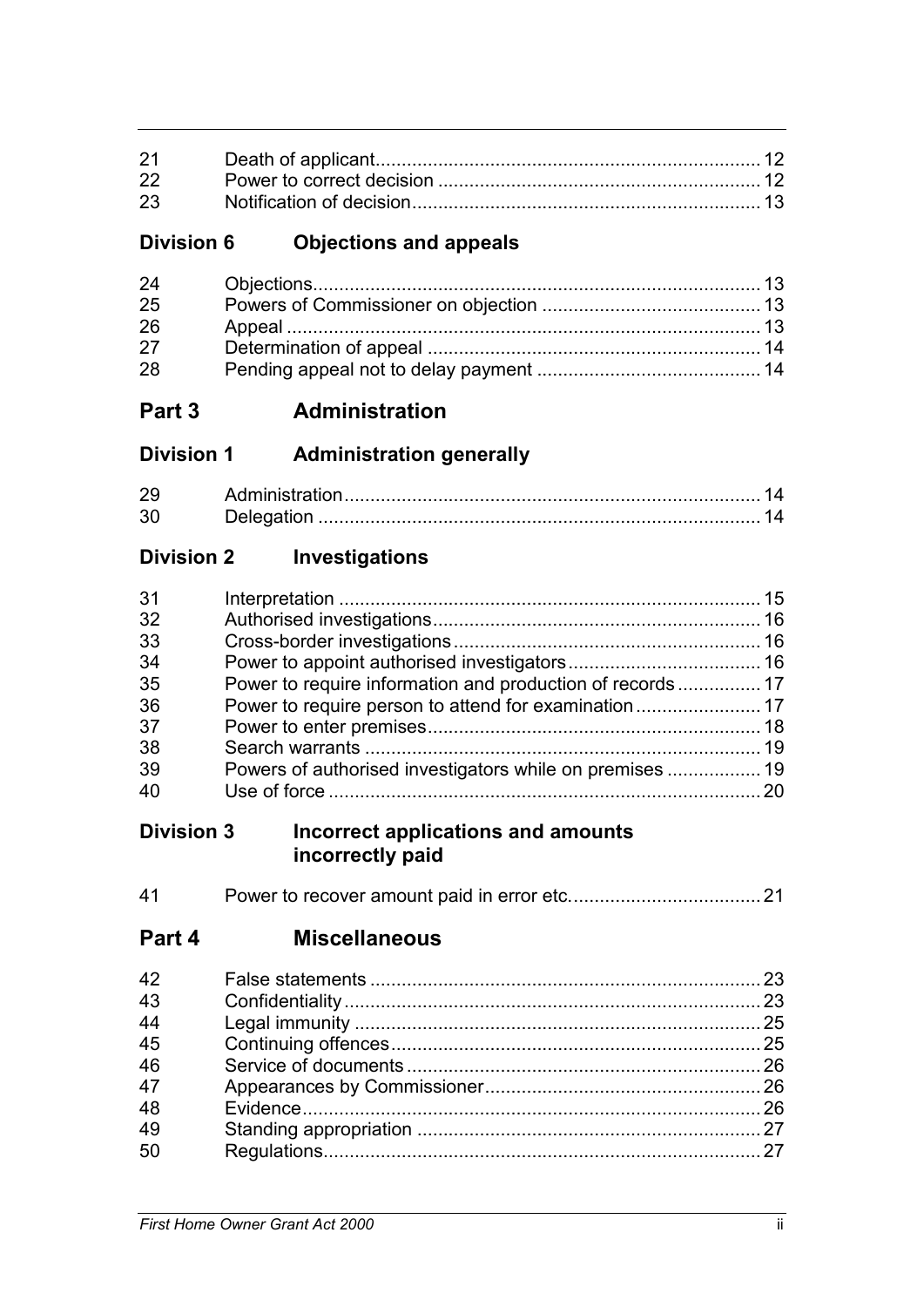## **ENDNOTES**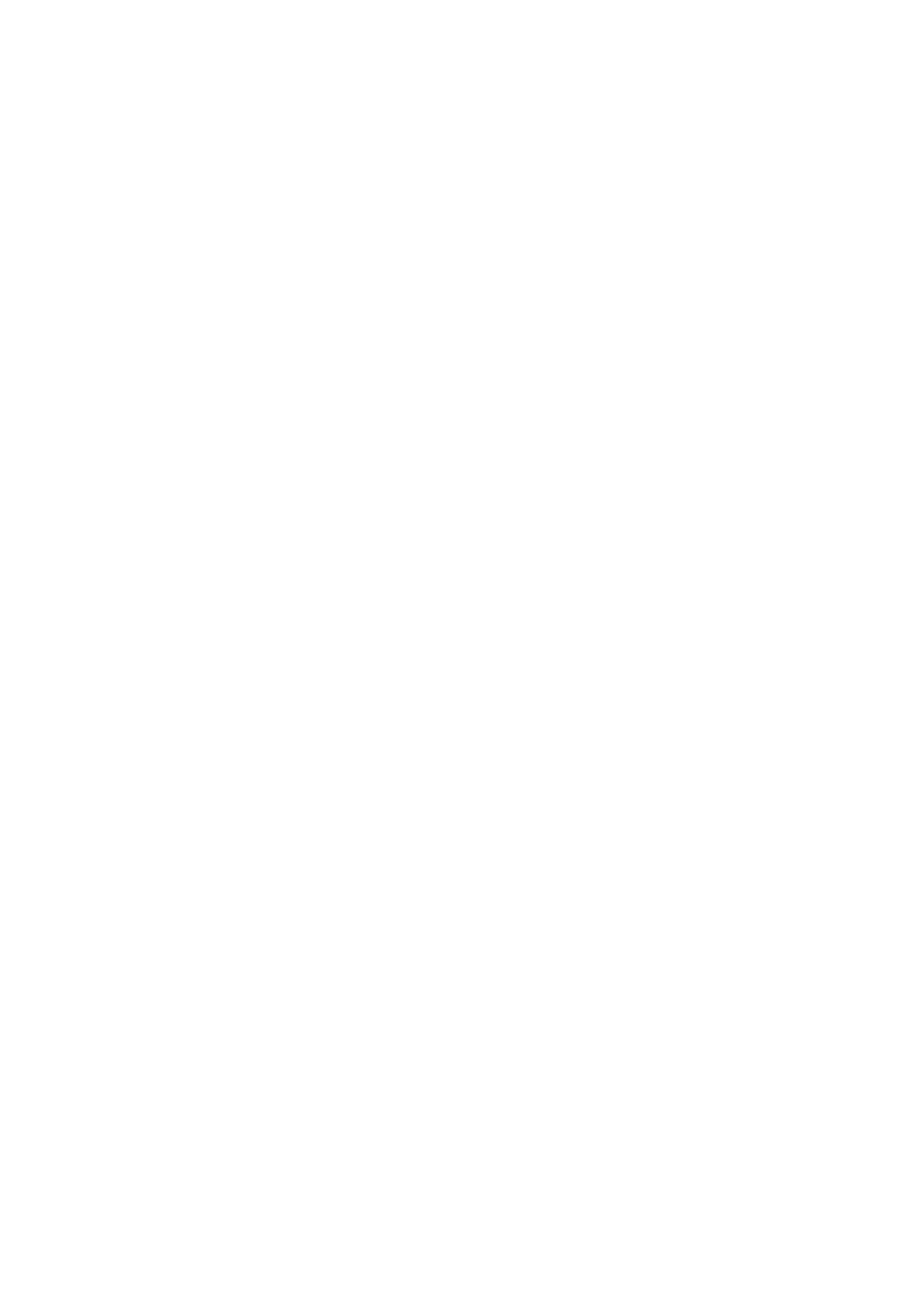# **NORTHERN TERRITORY OF AUSTRALIA**

As in force at 1 July 2000 \_\_\_\_\_\_\_\_\_\_\_\_\_\_\_\_\_\_\_\_

\_\_\_\_\_\_\_\_\_\_\_\_\_\_\_\_\_\_\_\_

## **FIRST HOME OWNER GRANT ACT 2000**

**An Act to encourage and assist home ownership, and to offset the effect of the GST on the acquisition of a first home, by establishing a scheme for the payment of grants to first home owners**

## **Part 1 Preliminary**

## **1 Short title**

This Act may be cited as the *First Home Owner Grant Act 2000*.

#### **2 Commencement**

This Act comes into operation on 1 July 2000.

## **3 Definitions**

In this Act, unless the contrary intention appears:

*Agency employee* means an employee within the meaning of the *Public Sector Employment and Management Act* of the Agency administering this Act and includes the Chief Executive Officer within the meaning of that Act of that Agency.

*Australian citizen* means an Australian citizen within the meaning of the *Australian Citizenship Act 1948* of the Commonwealth.

*building* includes part of a building.

*commencement date*, in relation to an eligible transaction, has the meaning in section 13(5).

**Commissioner** has the same meaning as in section 4(1) of the *Taxation (Administration) Act*.

*completion*, in relation to an eligible transaction, has the meaning in section 13(6).

*comprehensive home building contract* means a contract under which a builder undertakes to build a home on land from the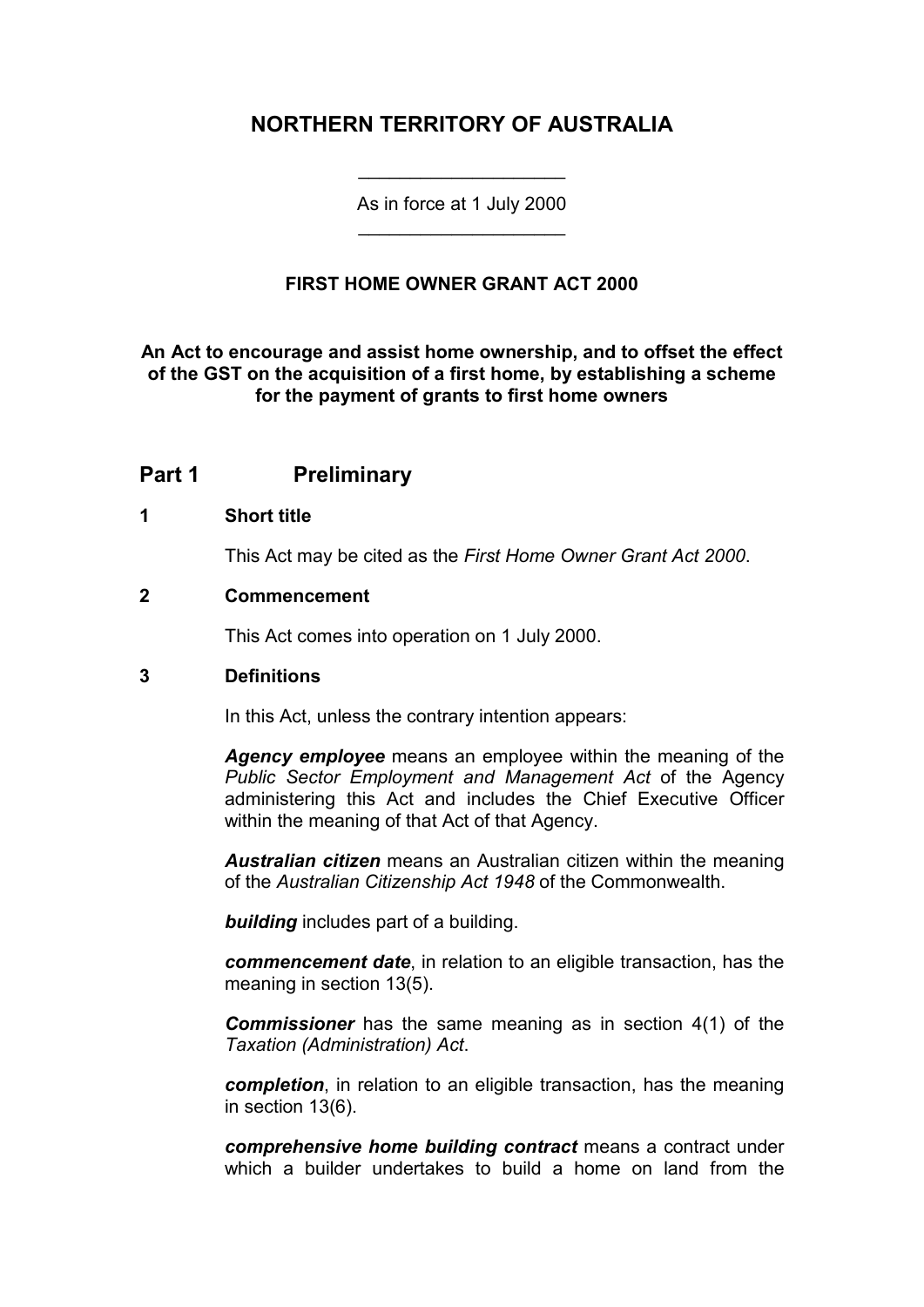inception of the building work to the point where the home is ready for occupation and if, for any reason, the work to be carried out under such a contract is not completed, includes any further contract under which the work is to be completed.

*consideration*, in relation to an eligible transaction, has the meaning in section 13(8).

*corresponding law* means an Act of a State or another Territory of the Commonwealth corresponding to this Act.

*eligibility criteria* means the criteria prescribed in Division 2 of Part 2 for determining whether an applicant for a first home owner grant is eligible for the grant.

*eligible transaction* has the meaning in section 13(1).

*first home owner grant* means a grant authorised under section 17.

*first home owner grant scheme* means the scheme for payment of first home owner grants established under this Act.

*guardian*, in relation to a person under a legal disability, includes a trustee who holds property on trust for the person under an instrument of trust or by order of a court or tribunal.

*home* has the meaning in section 4.

*option to purchase* includes a right of pre-emption or a right of first refusal.

#### *owner* means:

- (a) in relation to land, a person who has a relevant interest in the land; and
- (b) in relation to a home, a person who has a relevant interest in the land on which the home is built.

*owner builder* means an owner of land who builds a home, or has a home built, on the land without entering into a comprehensive home building contract.

#### *permanent resident* means:

(a) the holder of a permanent visa within the meaning of section 30 of the *Migration Act 1958* of the Commonwealth; or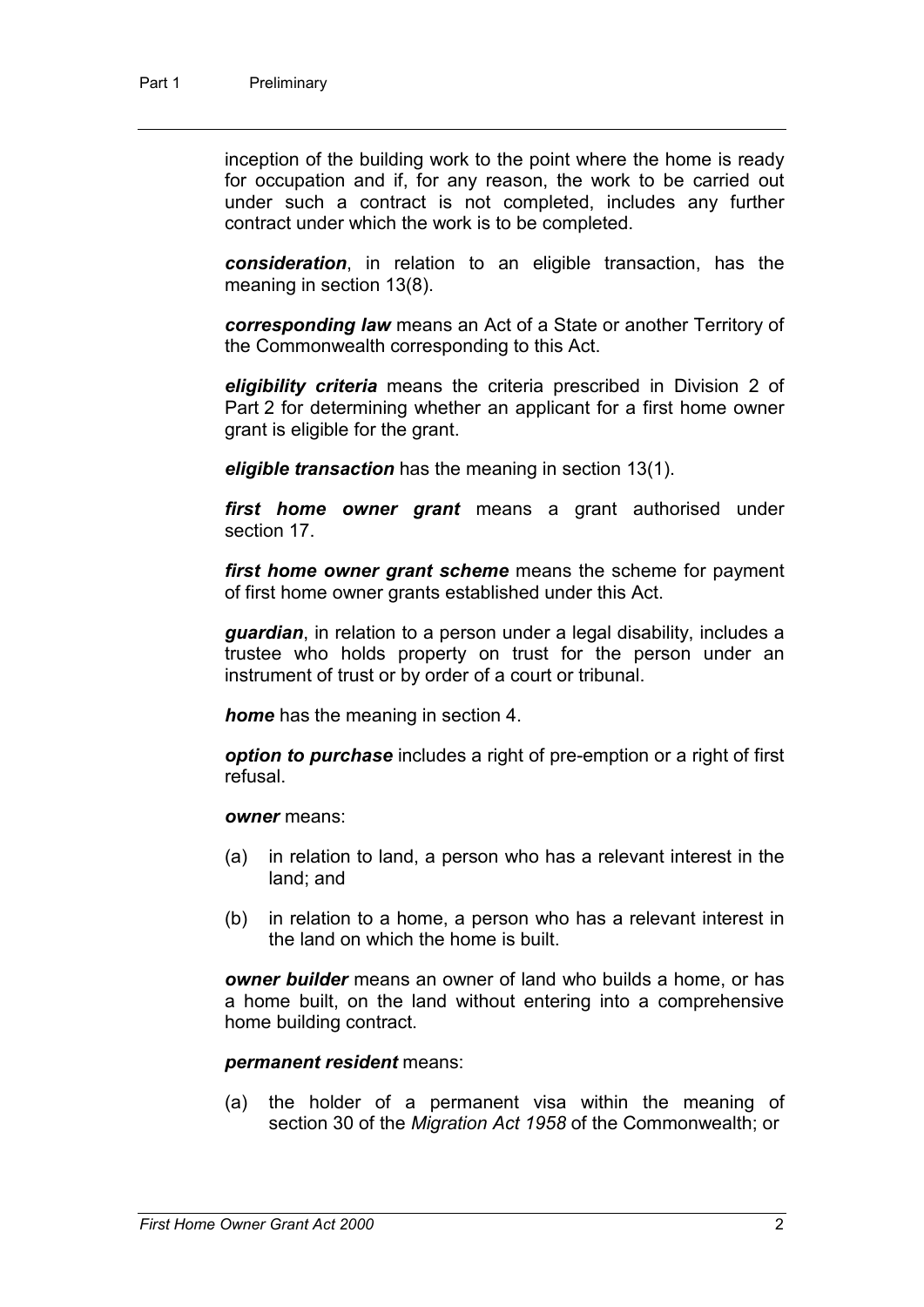(b) a New Zealand citizen who holds a special category visa within the meaning of section 32 of the *Migration Act 1958* of the Commonwealth.

*relevant interest* has the meaning in section 5(2), (3) and (4).

*residence requirement* means the requirement under section 12 that an applicant for a first home owner grant must occupy the home to which the application relates as the applicant's principal place of residence within 12 months after the completion date of the eligible transaction or a longer period approved by the Commissioner.

*residential property* means land in Australia on which there is a building lawfully occupied as a place of residence or suitable for occupation as a place of residence.

*spouse* has the meaning in section 6.

#### **4 Homes**

A home is a building (affixed to land) that:

- (a) may lawfully be used as a place of residence; and
- (b) is, in the Commissioner's opinion, a suitable building for use as a place of residence.

## **5 Ownership of land and homes**

- (1) A person is an owner of a home or a home owner if the person has a relevant interest in land on which a home is built.
- (2) Each of the following is, subject to subsection (3), a relevant interest in land:
	- (a) an estate in fee simple in the land;
	- (b) a life estate in the land approved by the Commissioner;
	- (c) a perpetual lease of the land granted by the Commonwealth or the Territory;
	- (d) a leasehold interest in the land granted by the Commonwealth or the Territory that may be converted under the terms of the lease or by statute into an estate in fee simple;
	- (e) an interest as purchaser under a contract for the purchase of an estate in fee simple in the land by instalments;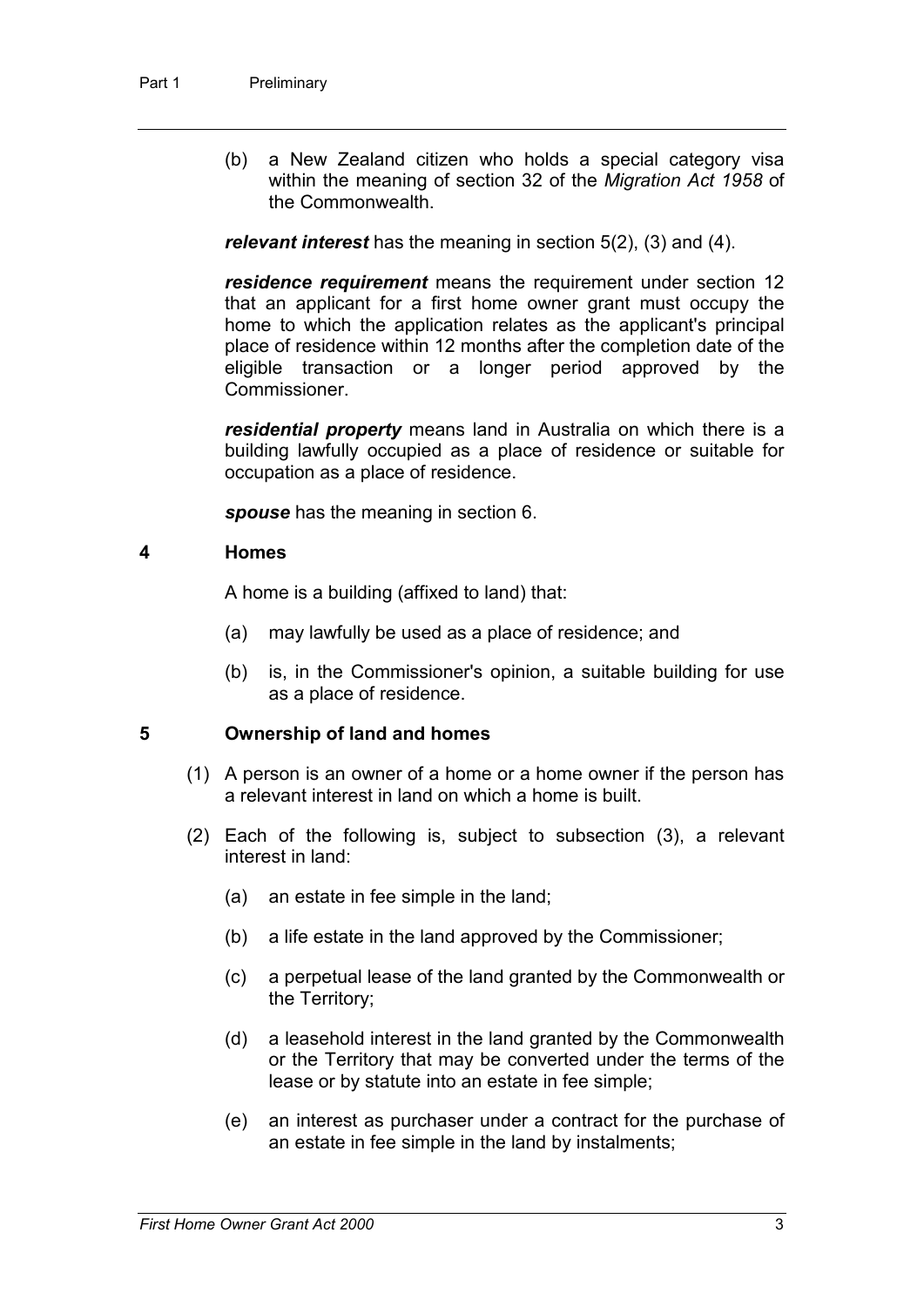- (f) a licence or right of occupancy granted by the Commonwealth or the Territory that gives, in the Commissioner's opinion, the licensee or the holder of the right reasonable security of tenure;
- (g) an interest as lessee or sublessee of the land under a longterm registered lease granted by the Commonwealth or the Territory where the term of the lease is 15 years or more.
- (3) Subject to subsection (4):
	- (a) an interest is not a relevant interest at a particular time unless the holder of the interest has, or will have within 12 months after that time (or a longer period allowed by the Commissioner), a right to immediate occupation of the land;
	- (b) an interest is not a relevant interest in the hands of a person who holds it subject to a trust; and
	- (c) an equitable interest is not a relevant interest unless it is the interest of a person under a legal disability for whom a guardian holds the interest in trust.
- (4) The Regulations may provide for recognition of an interest (*a nonconforming interest*) as a relevant interest:
	- (a) even though the interest may not conform with the above provisions; and
	- (b) even though the interest may not be recognised at law or in equity as an interest in land.
- (5) If a first home owner grant is to be paid in consequence of the recognition of a non-conforming interest as a relevant interest, the Commissioner may impose appropriate conditions on the payment of the grant to ensure its recovery if criteria prescribed in the Regulations about future conduct or events are not satisfied.

#### **6 Spouses**

- (1) A person is the spouse of another person if:
	- (a) they are legally married; or
	- (b) the person is the de facto partner of the other person.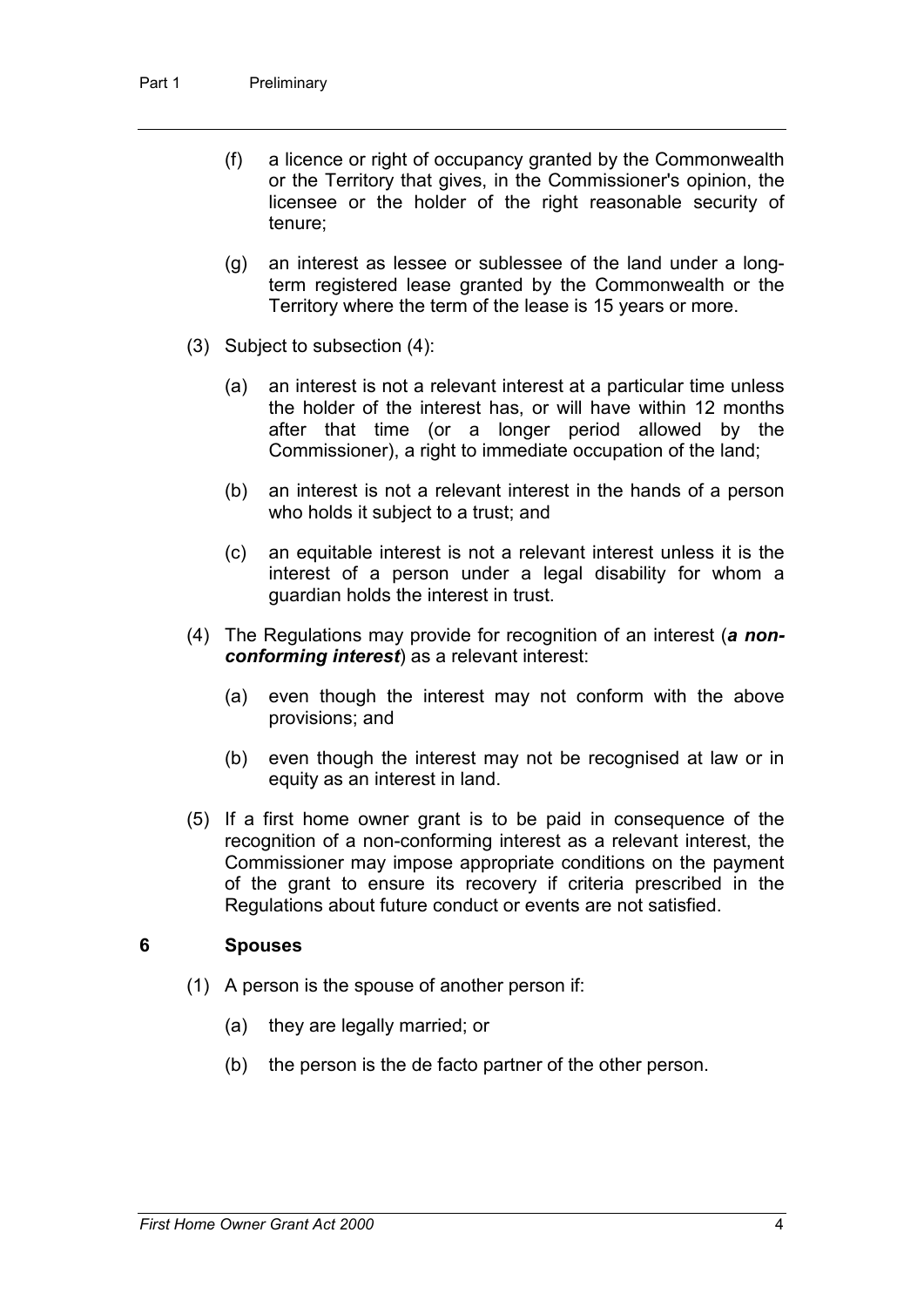- (2) If the Commissioner is satisfied that, at the time of deciding an application for a first home owner grant, an applicant:
	- (a) is legally married but not cohabiting with the person to whom the applicant is legally married; and
	- (b) has no intention of resuming cohabitation,

the person to whom the applicant is legally married is not to be regarded as the applicant's spouse.

## **Part 2 First home owner grant**

## **Division 1 Entitlement to grant**

#### **7 Entitlement to grant**

- (1) A first home owner grant is payable on an application under this Act if:
	- (a) the applicant or, if there are 2 or more of them, each of the applicants complies with the eligibility criteria; and
	- (b) the transaction for which the grant is sought:
		- (i) is an eligible transaction; and
		- (ii) has been completed.
- (2) Despite subsection (1)(a), an applicant need not comply with the eligibility criteria to the extent the applicant is exempted from compliance by or under this Act.
- (3) Only one first home owner grant is payable for the same eligible transaction.

## **Division 2 Eligibility criteria (applicants)**

#### **8 Criterion 1 – Applicant to be a natural person**

An applicant for a first home owner grant must be a natural person.

#### **9 Criterion 2 – Applicant to be Australian citizen or permanent resident**

(1) Subject to subsection (2), an applicant for a first home owner grant must be an Australian citizen or a permanent resident.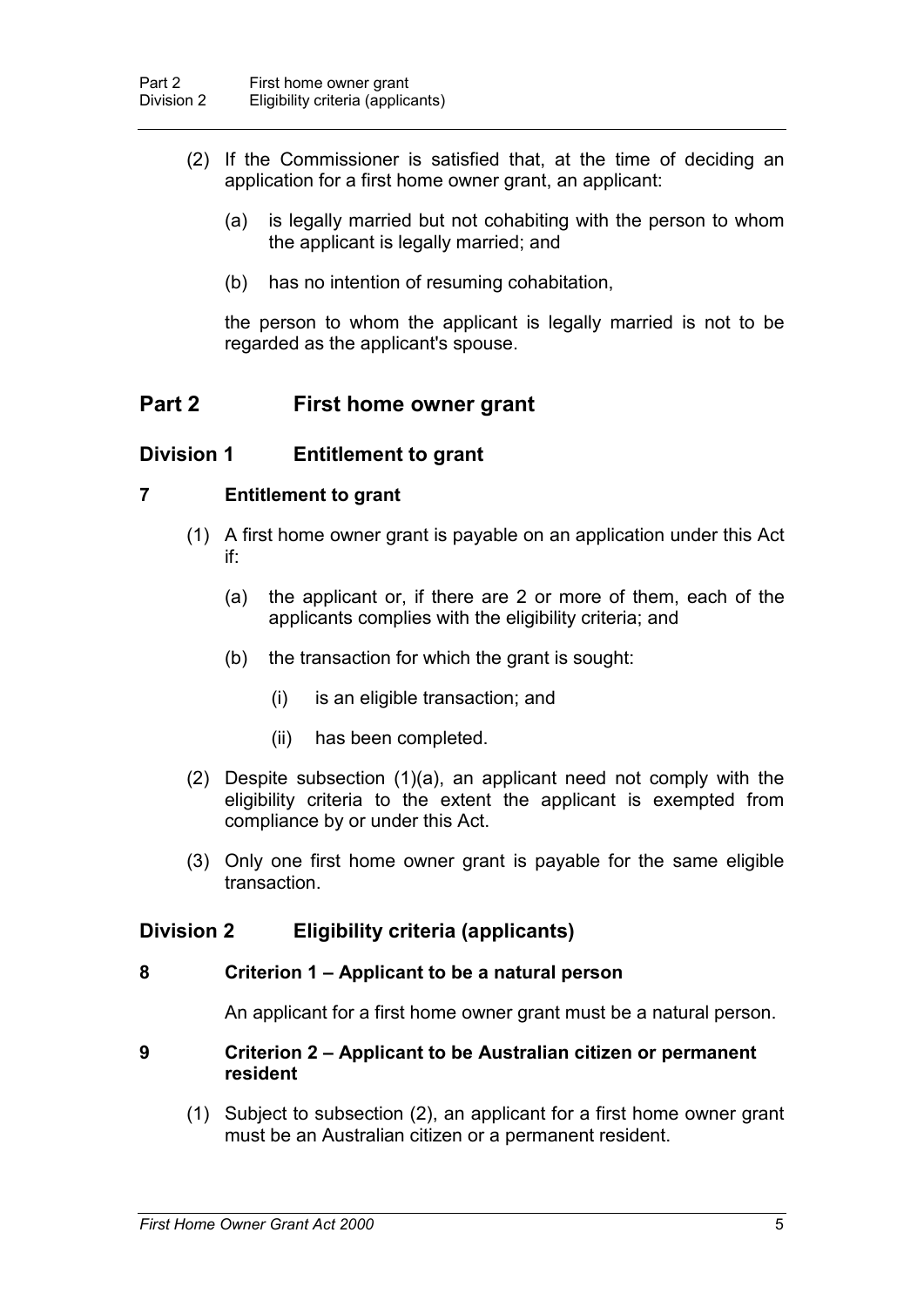(2) If an application is made by joint applicants and one of the applicants is an Australian citizen or a permanent resident, it is not necessary for the other or others to be Australian citizens or permanent residents.

#### **10 Criterion 3 – Applicant (or applicant's spouse) must not have received an earlier grant**

- (1) Subject to subsection (2), an applicant is ineligible for a first home owner grant if:
	- (a) the applicant or the applicant's spouse has been a party to an earlier application under this Act or a corresponding law; and
	- (b) a grant was paid on the application.
- (2) An applicant is not ineligible under subsection (1) if the grant was paid but later paid back under the conditions on which the grant was made.
- (3) An applicant is ineligible for a first home owner grant if the applicant or the applicant's spouse:
	- (a) could have successfully applied for a first home owner grant under this Act or a corresponding law in respect of an earlier transaction to which he or she was a party but did not do so; or
	- (b) could, assuming that he or she had then been an Australian citizen or a permanent resident, have successfully applied for a first home owner grant under this Act or a corresponding law in respect of an earlier transaction to which he or she was a party.

## **11 Criterion 4 – Applicant (or applicant's spouse) must not have had relevant interest in residential property**

- (1) An applicant is ineligible for a first home owner grant if the applicant or the applicant's spouse held before 1 July 2000:
	- (a) a relevant interest in residential property in the Territory; or
	- (b) an interest in residential property in a State or another Territory of the Commonwealth that is a relevant interest under the corresponding law of that State or Territory.
- (2) In working out for the purposes of subsection (1) whether an applicant held a relevant interest (within the meaning of this Act or a corresponding law) in residential property at a particular time, any deferment of the applicant's right of occupation because the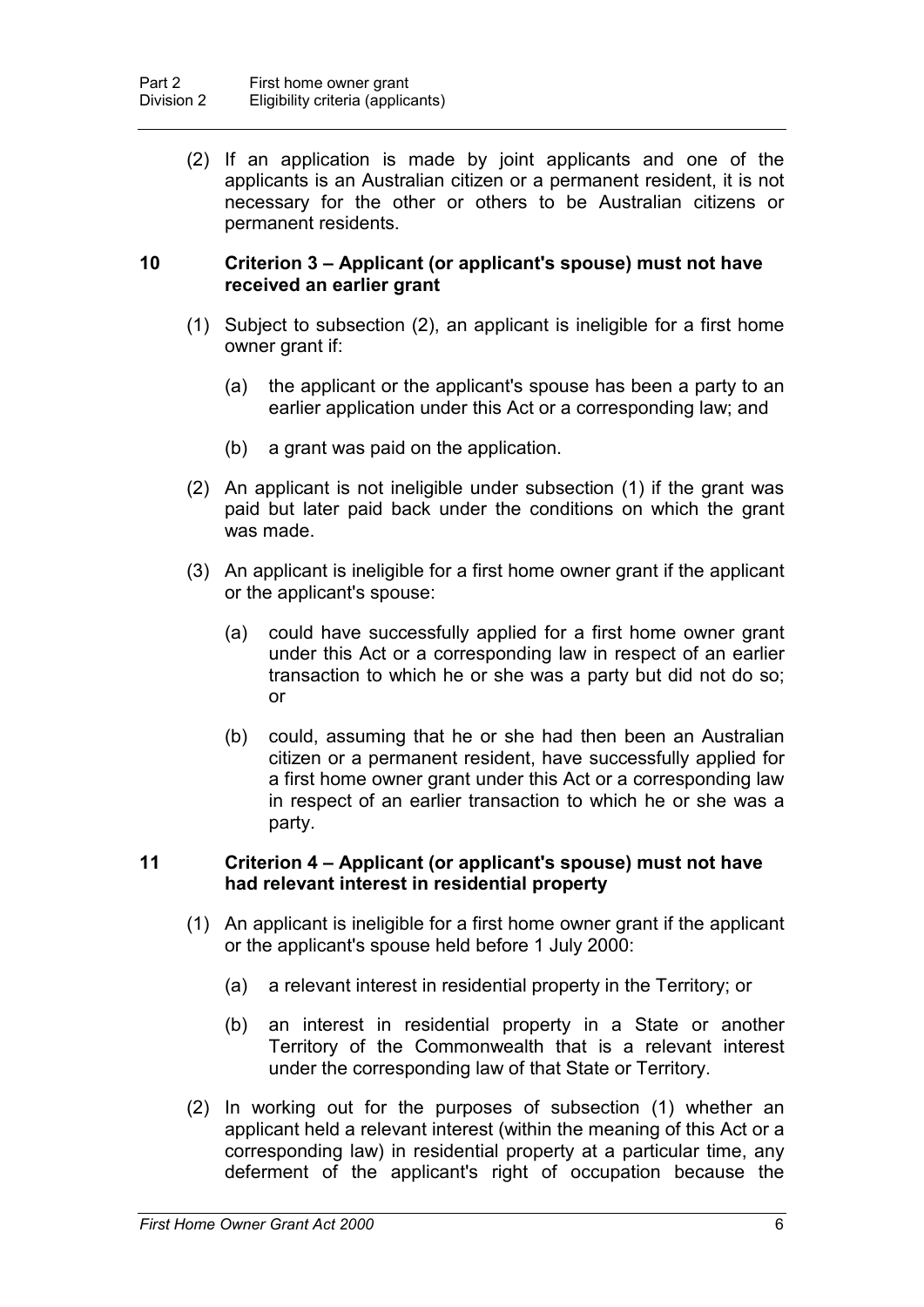property was subject to a lease is to be disregarded.

- (3) An applicant is ineligible for a first home owner grant if the applicant or the applicant's spouse has, on or after 1 July 2000 and before the date on which the application is made, held an interest in property (other than property to which the application relates) used at any time on or after 1 July 2000 as the residence of the applicant or the applicant's spouse, being:
	- (a) a relevant interest in residential property in the Territory; or
	- (b) an interest in residential property in a State or another Territory of the Commonwealth that is a relevant interest under the corresponding law of that State or Territory.

## **12 Criterion 5 – Residence requirement**

- (1) An applicant for a first home owner grant must occupy the home to which the application relates as the applicant's principal place of residence within 12 months after completion of the eligible transaction or a longer period approved by the Commissioner.
- (2) The Commissioner may exempt an applicant (*the non-complying applicant*) from the residence requirement if:
	- (a) the applicant is one of 2 or more joint applicants for a first home owner grant;
	- (b) at least one of the applicants complies with the residence requirement; and
	- (c) there are, in the Commissioner's opinion, special reasons to exempt the non-complying applicant from the residence requirement.

## **Division 3 Eligible transactions**

## **13 Eligible transaction**

- (1) An eligible transaction is:
	- (a) a contract made on or after 1 July 2000 for the purchase of a home in the Territory;
	- (b) a comprehensive home building contract made on or after 1 July 2000 by the owner of land in the Territory, or a person who will on completion of the contract be the owner of land in the Territory, to have a home built on the land; or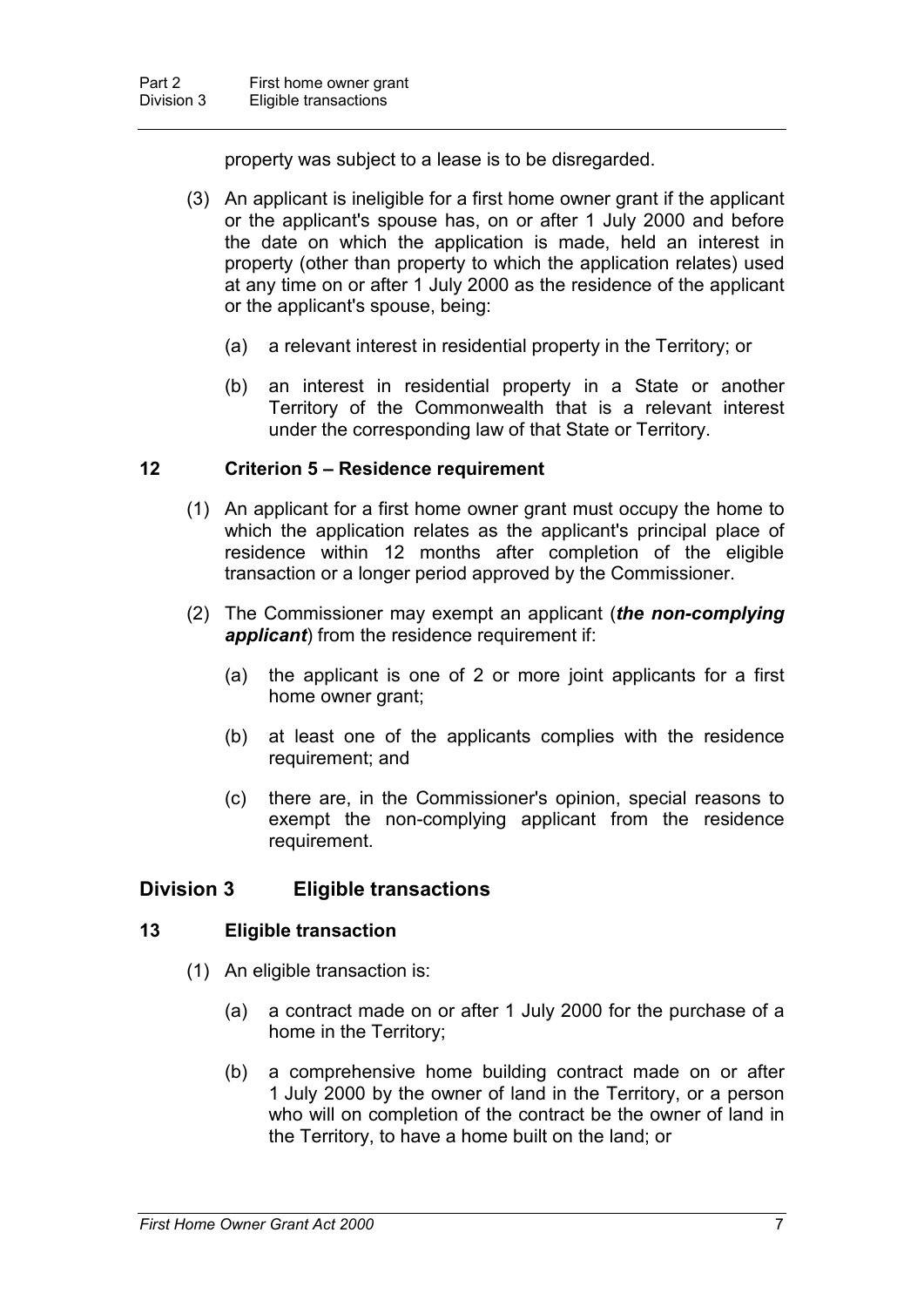- (c) the building of a home in the Territory by an owner builder if the building work commences on or after 1 July 2000.
- (2) A contract is a contract for the purchase of a home if the contract is a contract for the acquisition of a relevant interest in land on which a home is built.
- (3) A contract made on or after 1 July 2000 for the purchase or construction of a home is not an eligible transaction if:
	- (a) in the case of a contract to purchase a home the purchaser had an option to purchase the home granted before that date or the vendor had an option to require the purchaser to purchase the home granted before that date; or
	- (b) in the case of a comprehensive home building contract  $$ either party had a right or option granted before that date to require the other party to enter into the contract,

unless the contract is declared under subsection (4) to be an eligible transaction.

- (4) The Commissioner may declare a contract for the purchase or construction of a home to which subsection (3) would otherwise apply to be an eligible transaction if the Commissioner is of the opinion that the contract does not have the effect of circumventing limitations on, or requirements affecting, eligibility or entitlement to a first home owner grant imposed by or under this Act.
- (5) The commencement date of an eligible transaction is:
	- (a) in the case of a contract for the purchase or construction of a home – the date when the contract is made;
	- (b) in the case of the building of a home by an owner builder other than a transaction to which subsection (7) applies:
		- (i) the date when laying the foundations for the home commences; or
		- (ii) another date the Commissioner considers appropriate in the circumstances of the case; or
	- (c) in the case of a transaction to which subsection (7) applies the date referred to in subsection (7)(b).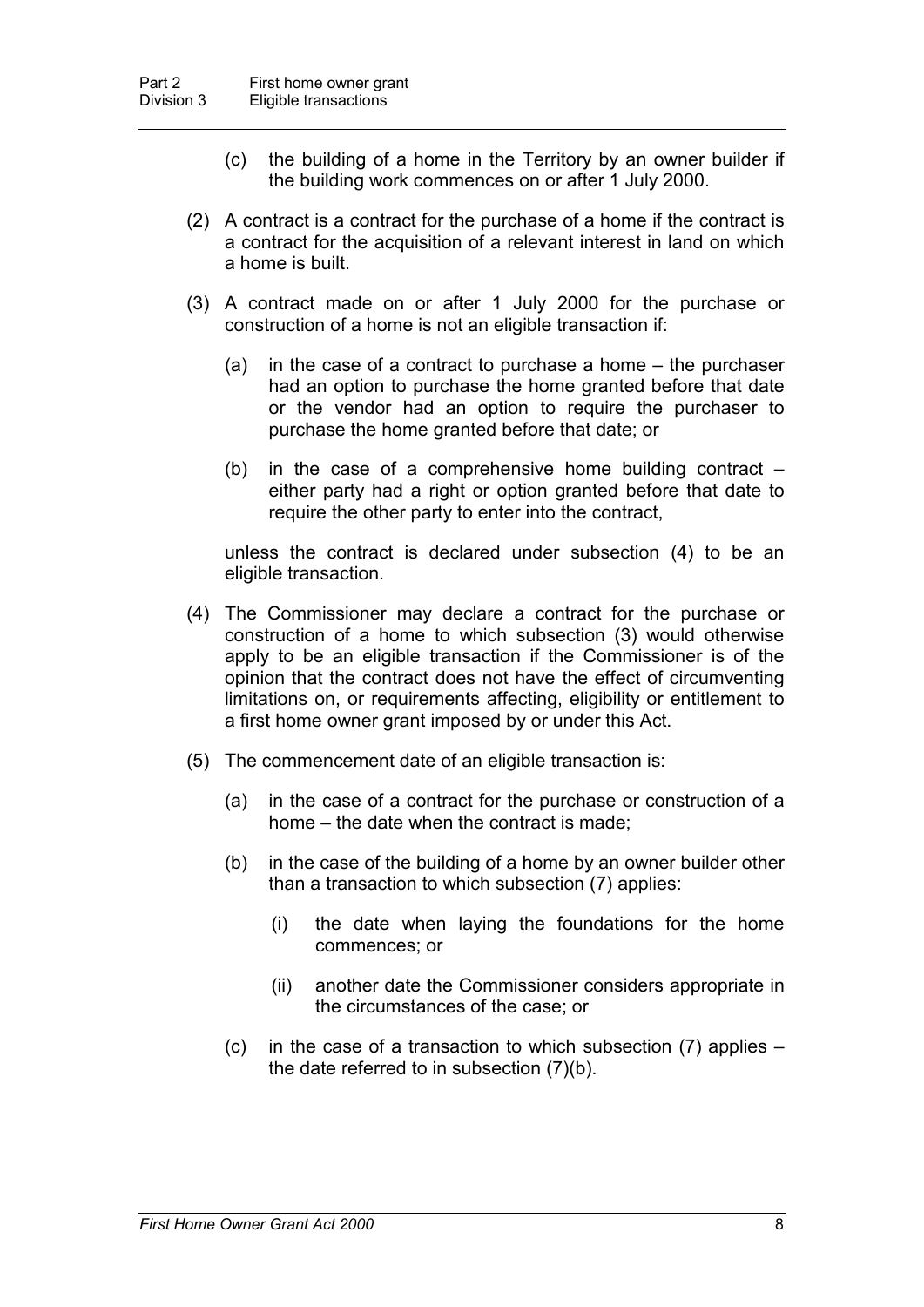- (6) Subject to any qualifications prescribed by regulation, an eligible transaction is completed:
	- (a) in the case of a contract for the purchase of a home, when:
		- (i) the purchaser becomes entitled to possession of the home under the contract; and
		- (ii) if the purchaser is to obtain a registered title to the land on which the home is situated – the necessary steps to obtain registration of the purchaser's title have been taken;
	- (b) in the case of a contract to have a home built  $-$  when the building is ready for occupation as a place of residence;
	- (c) in the case of the building of a home by an owner builder other than a transaction to which subsection (7) applies – when the building is ready for occupation as a place of residence; or
	- (d) in the case of a transaction to which subsection (7) applies when the event referred to in subsection (7)(c) occurs.
- (7) If a person purchases a building and intends to use it as a place of residence on land in which the person has a relevant interest but on which it is not situated at the time of purchase:
	- (a) this Act applies as if the person were an owner builder building a home on the land;
	- (b) the commencement date of the transaction is to be taken to be the date of the contract to purchase the building; and
	- (c) the transaction is to be taken to be completed when the building is ready for occupation as a place of residence on land in which the purchaser has a relevant interest.
- (8) The consideration for an eligible transaction is:
	- (a) in the case of a contract for the purchase of a home the consideration for the purchase;
	- (b) in the case of a comprehensive home building contract  $-$  the total consideration payable for the building work; or
	- (c) in the case of the building of a home by an owner builder the actual costs to the owner of carrying out the work (excluding any allowance for the owner builder's own labour).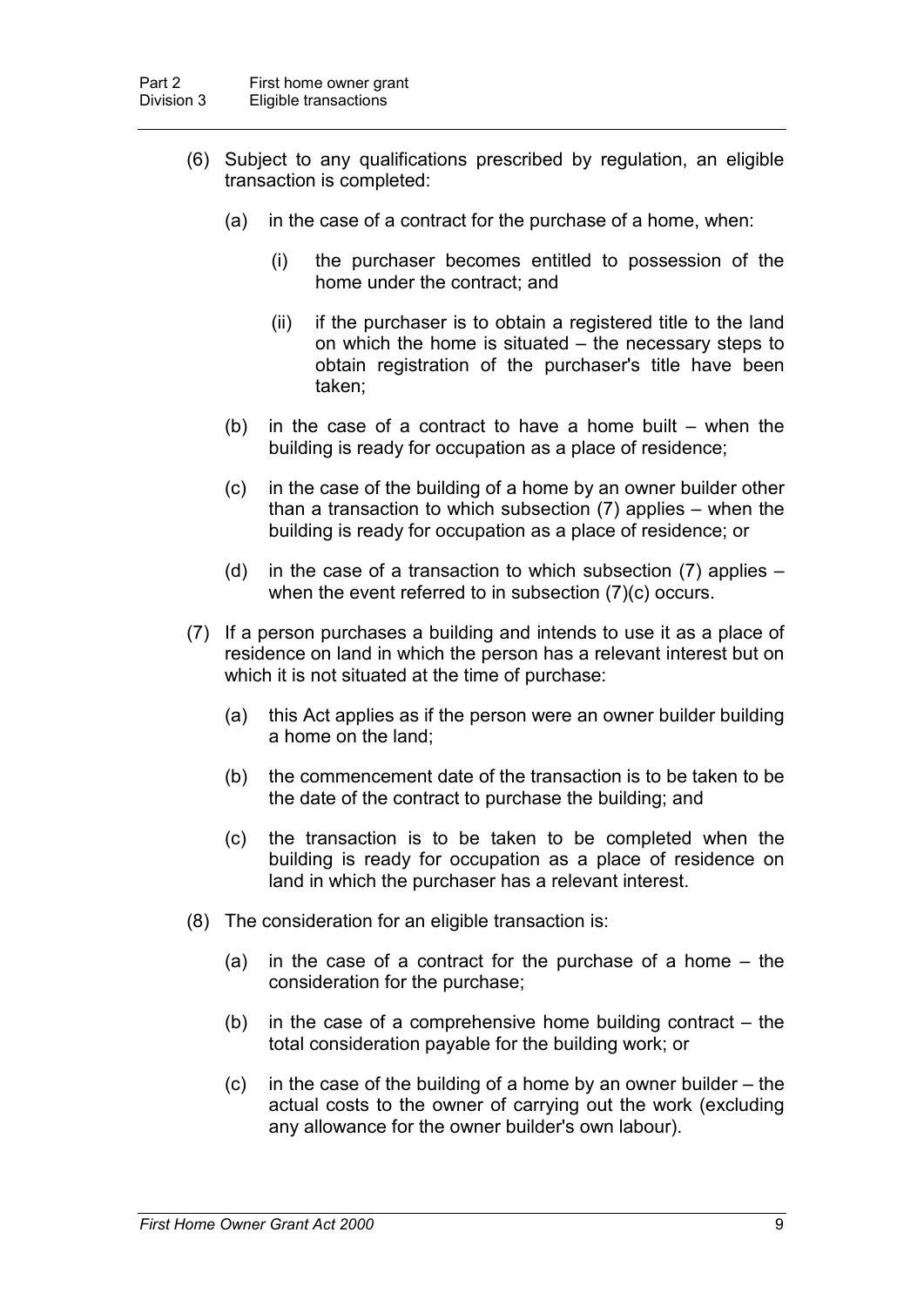# **Division 4 Application for grant**

## **14 Application for grant**

- (1) An application for a first home owner grant is to be made to the Commissioner.
- (2) An application:
	- (a) must be in a form approved by the Commissioner;
	- (b) must contain the information required by the Commissioner about the applicant and the applicant's spouse; and
	- (c) must be signed by the applicant and, if required by the Commissioner, the applicant's spouse.
- (3) An applicant and the applicant's spouse must provide the Commissioner with any further information the Commissioner requires to decide the application.
- (4) Information provided by an applicant or an applicant's spouse in or in relation to an application must, if the Commissioner so requires, be verified by statutory declaration or supported by other evidence required by the Commissioner.
- (5) An application may only be made within a period (*the application period*):
	- (a) commencing on the commencement date of the eligible transaction to which the application relates; and
	- (b) ending 12 months after the completion of the eligible transaction to which the application relates.
- (6) However, the Commissioner has a discretion to allow an application to be made before or after the application period.
- (7) An applicant may, with the Commissioner's consent, amend an application.

## **15 All interested persons to join in application**

- (1) All interested persons must be applicants.
- (2) An interested person is a person who is, or will be, on completion of the eligible transaction to which the application relates, an owner of the relevant home other than a person who is excluded from the application of this section under the Regulations.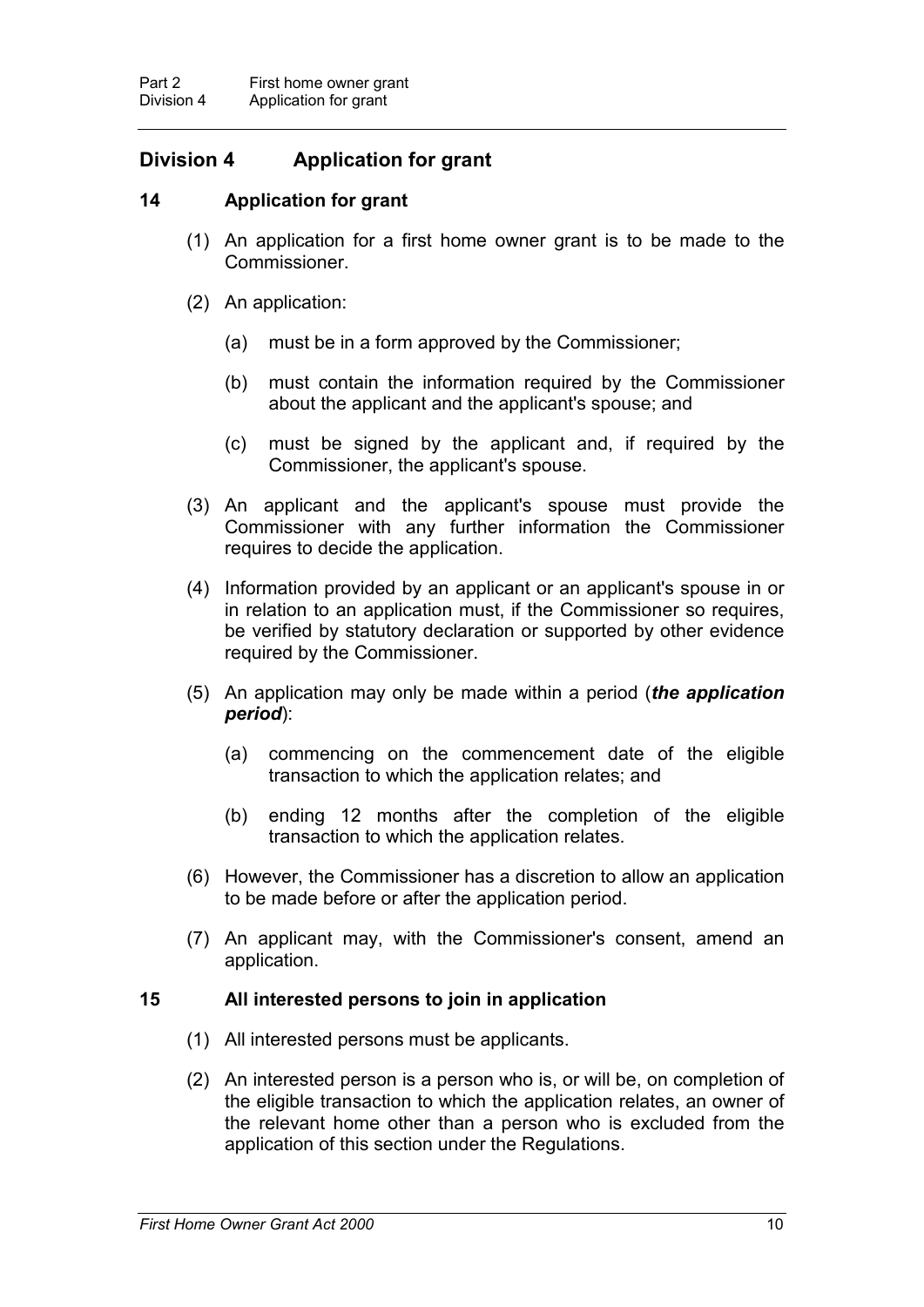## **16 Application on behalf of person under legal disability**

- (1) An application for a first home owner grant may be made on behalf of a person under a legal disability by a guardian.
- (2) For the purpose of determining eligibility, the person under the legal disability is to be regarded as the applicant.

## **Division 5 Decision on application**

#### **17 Commissioner to decide applications**

- (1) If the Commissioner is satisfied that a first home owner grant is payable on an application, the Commissioner must authorise the payment of the grant.
- (2) The Commissioner may authorise the payment of a first home owner grant before completion of the eligible transaction if satisfied that:
	- (a) there are special reasons for doing so; and
	- (b) the interests of the Territory can be adequately protected by conditions requiring repayment of the grant if the transaction is not completed within a reasonable time.
- (3) Where an applicant has not been exempted under section 12(2) from compliance with the residence requirement, the Commissioner may authorise payment of a first home owner grant in anticipation of compliance with that requirement if the Commissioner is satisfied that each applicant intends to occupy the home as his or her principal place of residence within 12 months after the date of the application or a longer period approved by the Commissioner.

## **18 Amount of grant**

The amount of a first home owner grant is the lesser of the following:

- (a) the consideration for the eligible transaction;
- (b) \$7,000.

## **19 Payment of grant**

(1) A first home owner grant is to be paid by electronic funds transfer, by cheque or in any other way the Commissioner thinks appropriate.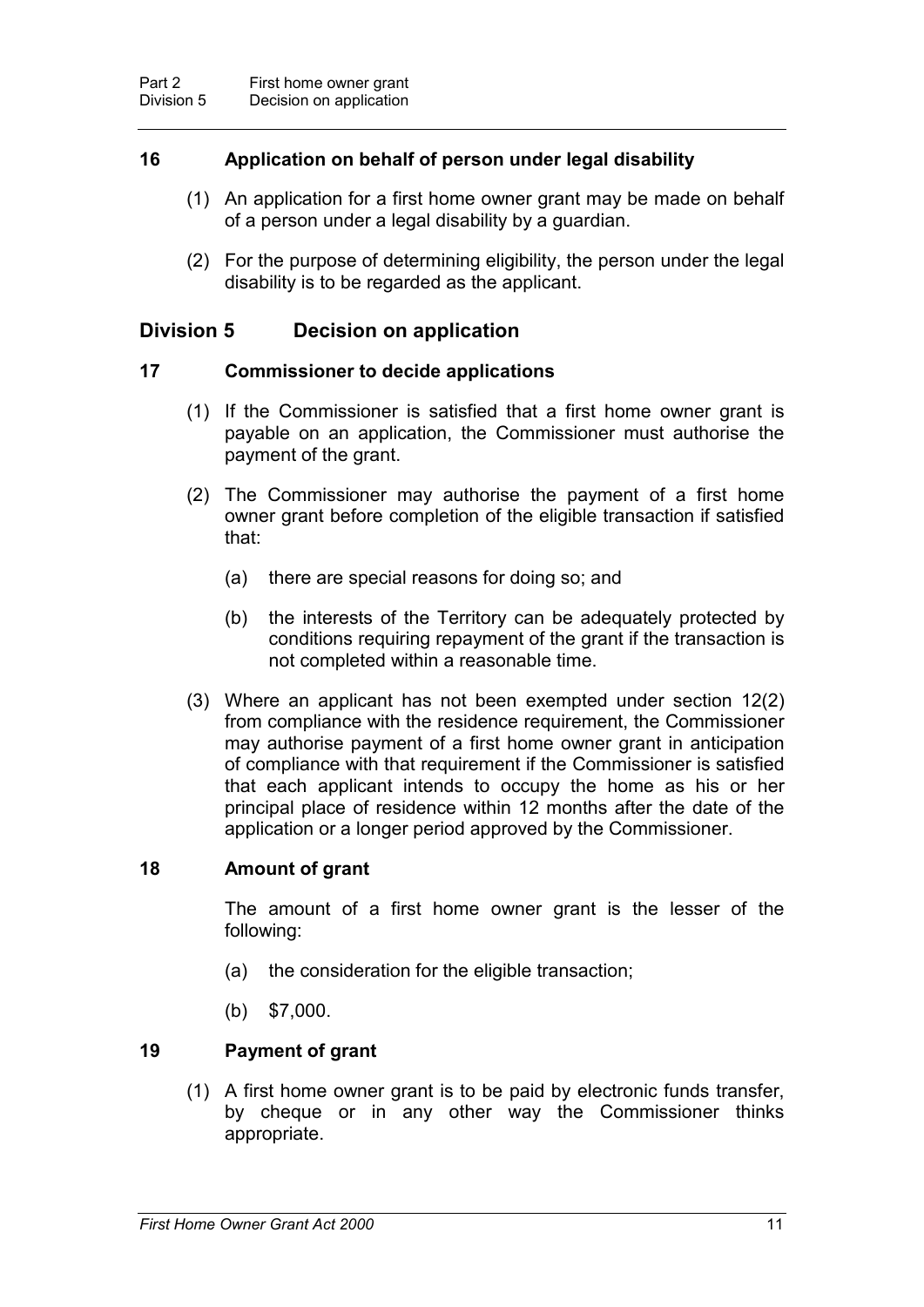- (2) A first home owner grant is to be paid:
	- (a) to the applicant; or
	- (b) to some other person to whom the applicant directs in writing that the grant be paid.

### **20 Conditions generally**

- (1) The Commissioner may authorise the payment of a first home owner grant on conditions the Commissioner considers appropriate.
- (2) The Commissioner may at any time amend or cancel a condition imposed on a first home owner grant under section 5(5) or subsection (1) of this section.
- (3) If the Commissioner amends or cancels a condition of a first home owner grant, the Commissioner must give the person on whose application the grant was paid written notice of the decision and the date the decision takes effect.

#### **21 Death of applicant**

- (1) An application for a first home owner grant does not lapse because an applicant dies before the application is decided.
- (2) If an applicant dies before the application is decided, the following provisions apply:
	- (a) if the deceased was one of 2 or more applicants and one or more applicants survive – the application is to be dealt with as if the surviving applicants were the sole applicants;
	- (b) in any other case a first home owner grant, if payable on the application, is to be paid to the estate of the deceased.
- (3) If a deceased applicant for a first home owner grant had not, by the date of death, occupied the home to which the application relates as the applicant's principal place of residence but the Commissioner is satisfied that he or she intended to do so within 12 months of the date of the application or a longer period allowed by the Commissioner, the residence requirement is satisfied.

#### **22 Power to correct decision**

If the Commissioner decides an application and is later satisfied (independently of an objection under this Act) that the decision is incorrect, the Commissioner may vary or reverse the decision.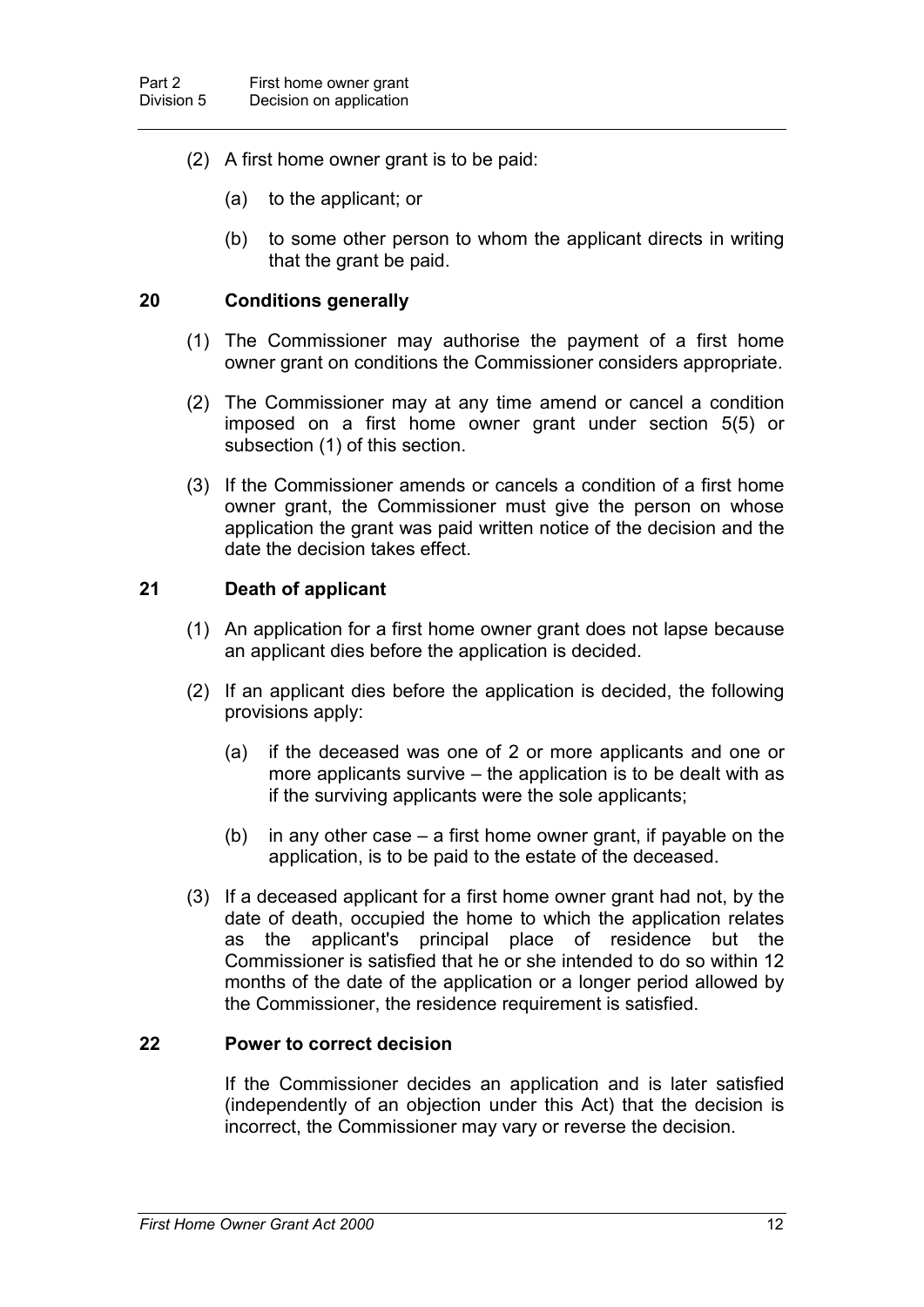## **23 Notification of decision**

- (1) When the Commissioner decides an application or decides to vary or reverse an earlier decision on an application, the Commissioner must give the applicant notice of the decision.
- (2) If the decision is to grant the application without conditions, the payment of the first home owner grant is sufficient notice of the decision.
- (3) If the decision is to refuse the application or to vary or reverse an earlier decision on an application, the Commissioner must state in the notice the reasons for the decision.

## **Division 6 Objections and appeals**

## **24 Objections**

- (1) An applicant for a first home owner grant who is dissatisfied with the Commissioner's decision in relation to the application may lodge a written notice of objection with the Commissioner.
- (2) The grounds of objection must be stated fully and in detail in the notice of objection.
- (3) The objection must be lodged within 30 days after the date of the notice of the decision.
- (4) If the Commissioner is satisfied that an applicant has a reasonable excuse for failing to lodge an objection within the 30-day period, the Commissioner may extend the time for lodging the objection.

## **25 Powers of Commissioner on objection**

- (1) After considering an objection, the Commissioner may confirm, vary or reverse the decision subject to the objection.
- (2) The Commissioner must give the objector written notice of the decision on the objection.

## **26 Appeal**

- (1) An objector who is dissatisfied with the Commissioner's decision on the objection may appeal to the Local Court against the decision.
- (2) An appeal must be commenced within 28 days after the notice of the decision on the objection is given.
- (3) The Local Court may extend the time for commencing an appeal.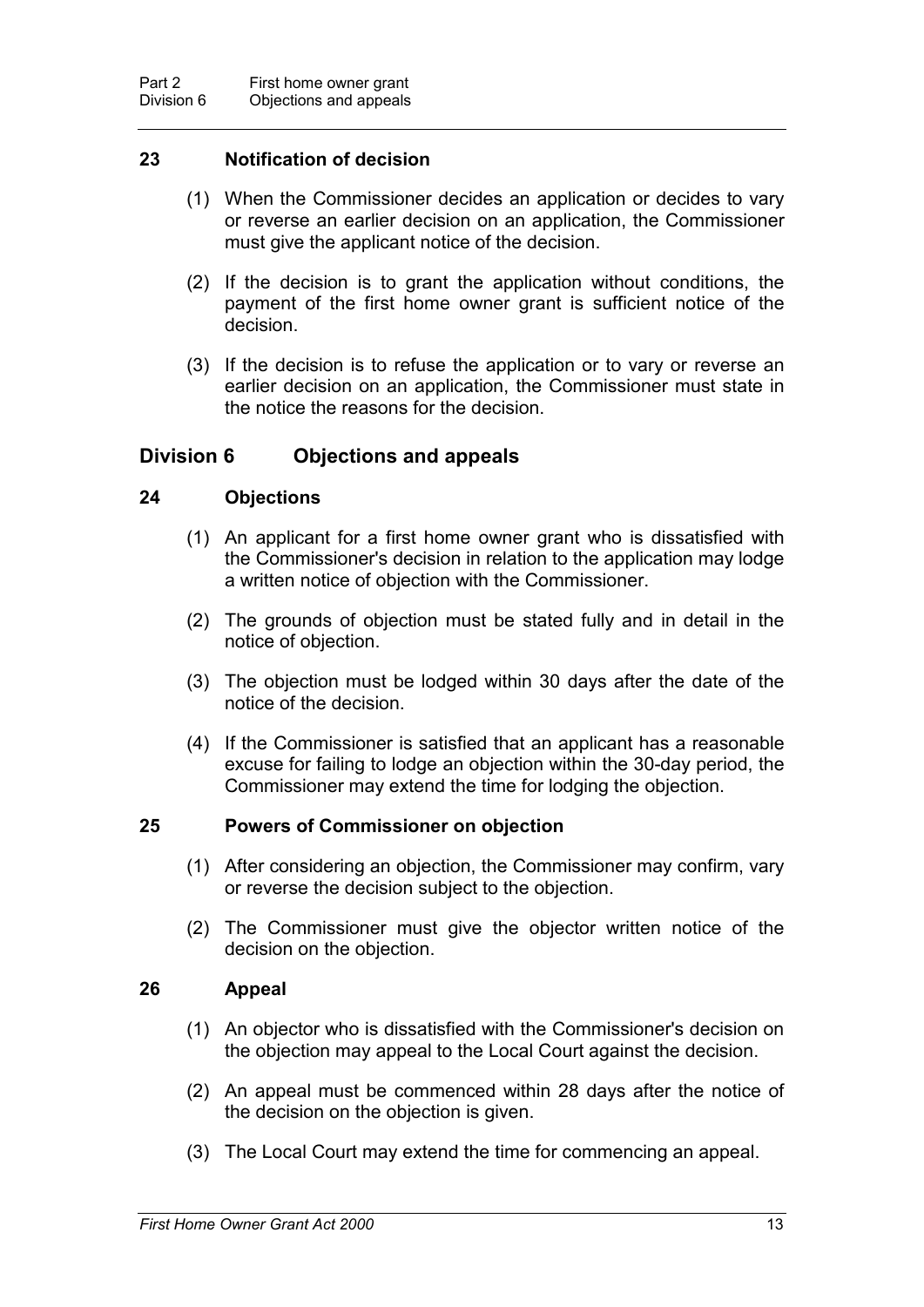(4) On an appeal, the objector is limited to the grounds stated in his or her objection.

## **27 Determination of appeal**

On an appeal, the Local Court may:

- (a) confirm, vary or reverse the decision on the application for a first home owner grant; and
- (b) make incidental and ancillary orders.

## **28 Pending appeal not to delay payment**

- (1) The fact that an appeal is pending in relation to an amount payable under this Act does not in the meantime interfere with or affect the amount the subject of the appeal and that amount is to be paid or may be recovered as if no appeal were pending.
- (2) If the amount is altered on appeal, a due adjustment is to be made, for which purpose an amount paid in excess is to be refunded and an amount short paid is recoverable as arrears.

## **Part 3 Administration**

## **Division 1 Administration generally**

#### **29 Administration**

The Commissioner has the general administration of this Act.

#### **30 Delegation**

- (1) The Commissioner may delegate in writing to a person any of the Commissioner's powers or functions under this Act other than the following:
	- (a) this power of delegation;
	- (b) the power under section 34(1) to appoint an authorised investigator;
	- (c) the power under section 37(3) to authorise the entry of premises by an authorised investigator without the consent of the occupier and without a warrant; or
	- (d) the power under section 40(2) to authorise the use of reasonable force by an authorised investigator to enter premises.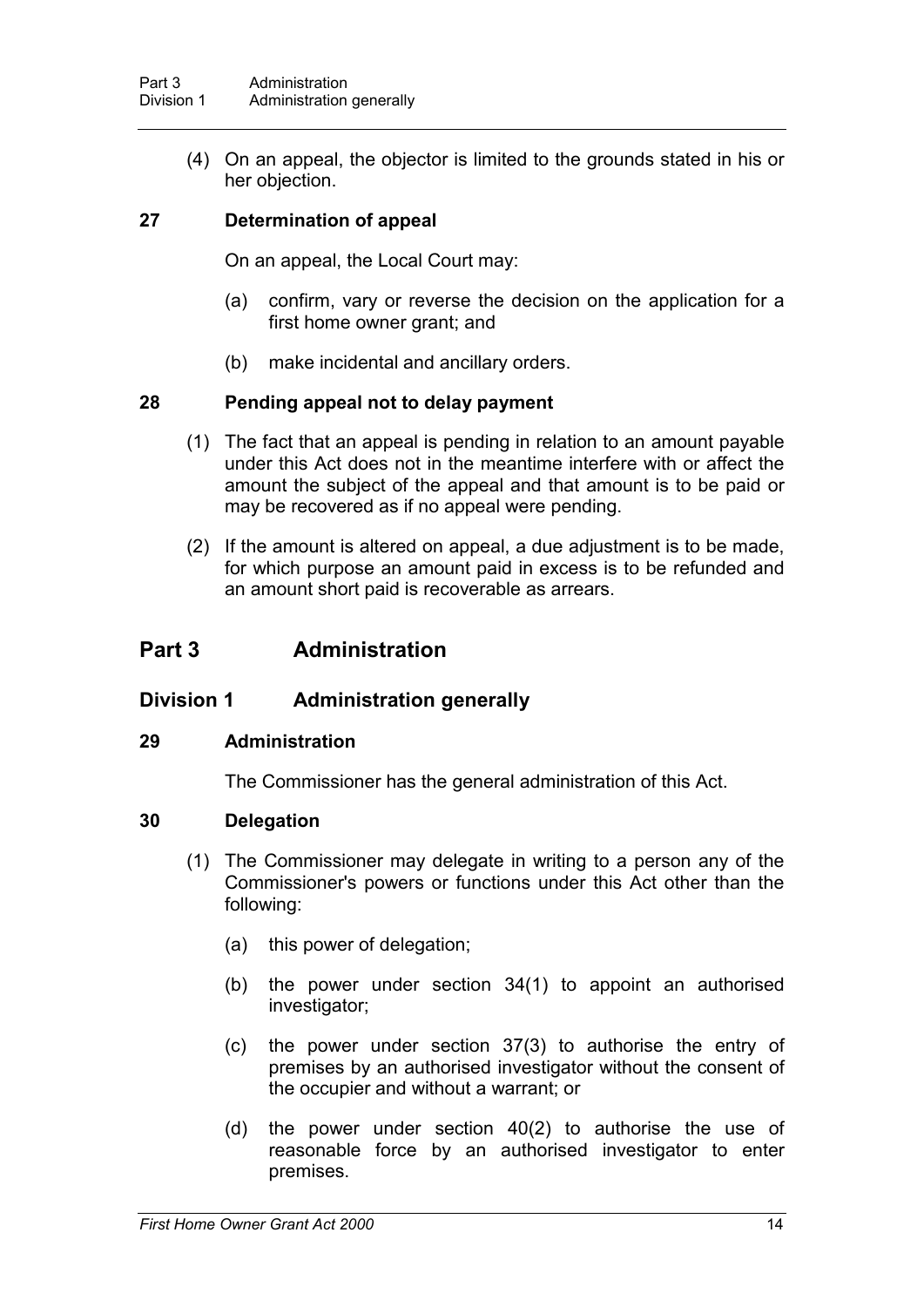- (2) Without limiting subsection (1), the Commissioner may enter into an arrangement (*an administration arrangement*) with a financial institution or other person under which:
	- (a) the Commissioner delegates powers or functions related to the administration of the first home owner grant scheme; and
	- (b) the financial institution or other person is required to carry out the delegated powers or functions in accordance with specified conditions.
- (3) The conditions of an administration arrangement may include conditions prescribed by regulation.
- (4) If an administration arrangement includes prescribed conditions, a financial institution or other person that contravenes a prescribed condition commits an offence.

Penalty: 100 penalty units.

## **Division 2 Investigations**

## **31 Interpretation**

(1) In this Part:

*authorised investigation* has the meaning given in section 32.

*authorised investigator* means a person appointed under section 34.

#### *premises* means:

- (a) land (whether built on or not); or
- (b) a building or structure on land;

and includes a part of premises.

*relevant material* means a document or thing relevant to an authorised investigation.

(2) The Commissioner has the functions and powers of an authorised investigator.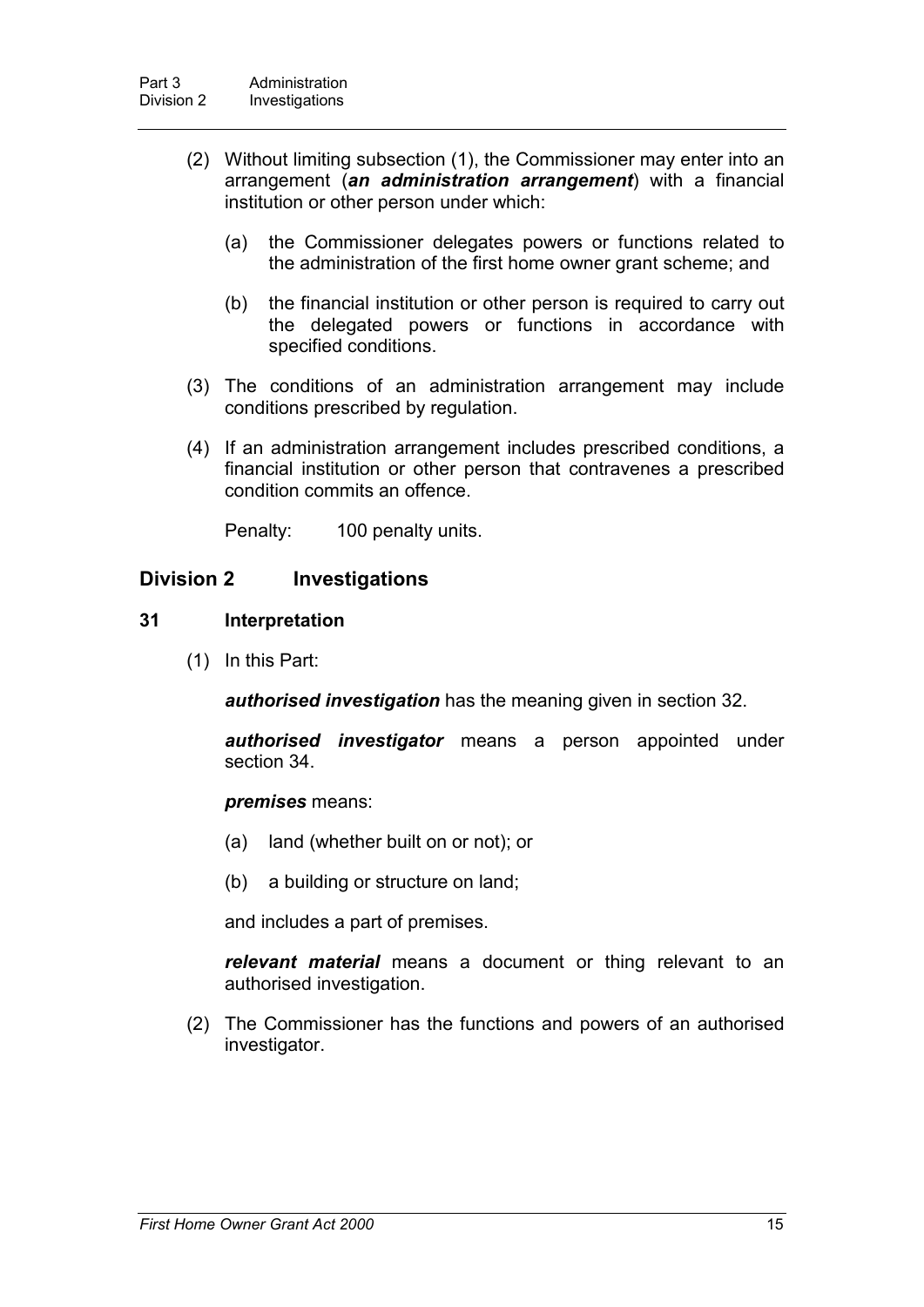## **32 Authorised investigations**

An authorised investigation is an investigation for the purposes of one or more of the following:

- (a) ascertaining whether an application under this Act or a corresponding law for a first home owner grant has been properly made;
- (b) ascertaining whether an objection to a decision made under this Act or a corresponding law should be upheld;
- (c) ascertaining whether an applicant to whom, or for whose benefit, a first home owner grant has been paid under this Act or a corresponding law was entitled to the grant;
- (d) ascertaining whether a condition on which a first home owner grant has been paid under this Act or a corresponding law has been complied with;
- (e) gathering evidence of a contravention of this Act or a corresponding law;
- (f) any other matter relevant to the administration of this Act or a corresponding law.

## **33 Cross-border investigations**

- (1) The Commissioner may, at the request of an authority responsible for administering a corresponding law, carry out an authorised investigation for the purposes of the corresponding law.
- (2) The Commissioner may delegate his or her powers of investigation under this Division to the authority responsible for the administration of a corresponding law or a person nominated by that authority.

## **34 Power to appoint authorised investigators**

- (1) The Commissioner may appoint a person to be an authorised investigator.
- (2) The Commissioner must issue an authorised investigator with an identity card that is to include a photograph of the investigator.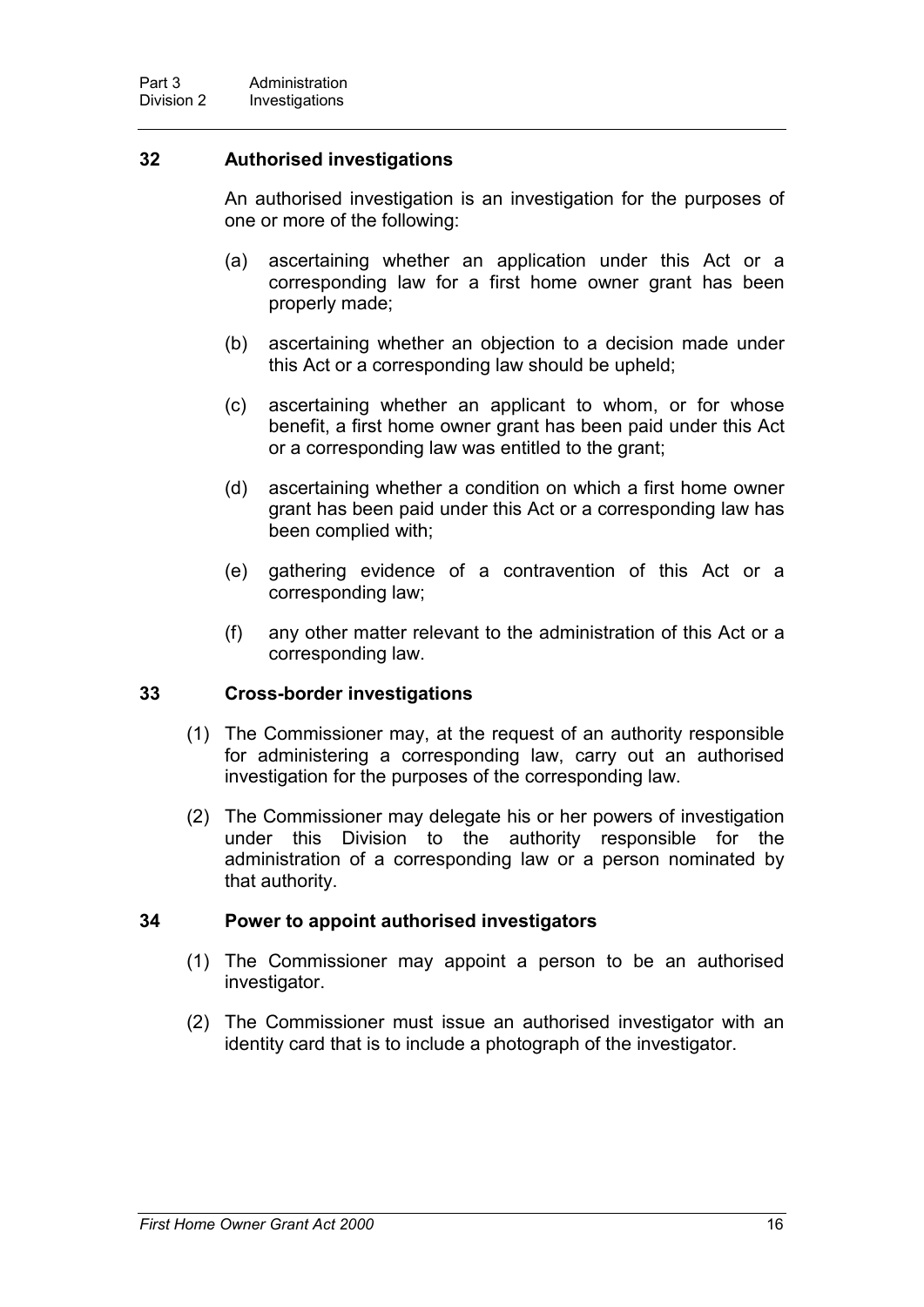## **35 Power to require information and production of records**

- (1) For the purposes of an authorised investigation, the Commissioner may require a person:
	- (a) to provide the Commissioner with written answers to specified questions; or
	- (b) to produce to the Commissioner specified relevant material or relevant material of a specified class in the person's possession, custody or power.
- (2) A requirement:
	- (a) may be made whether or not the person to whom the requirement is addressed is a person who has applied for a first home owner grant; and
	- (b) is to be made by notice in writing given to the person to whom the requirement is addressed.
- (3) A person required to provide answers to questions by notice under this section must, if the notice requires, verify the answers by statutory declaration.
- (4) A person who contravenes or fails to comply with a requirement under this section commits a regulatory offence.

Penalty: 100 penalty units

#### **36 Power to require person to attend for examination**

- (1) For the purposes of an authorised investigation, the Commissioner may require a person to attend at a specified time and place before an authorised investigator for examination on a specified subject.
- (2) A requirement:
	- (a) may be made whether or not the person to whom it is addressed is a person who has applied for a first home owner grant; and
	- (b) is to be made by notice in writing given to the person to whom it is addressed.
- (3) A notice requiring a person to attend for examination may require the person to bring and produce to the authorised investigator conducting the examination any relevant material in the person's possession, custody or control relating to the subject of the examination.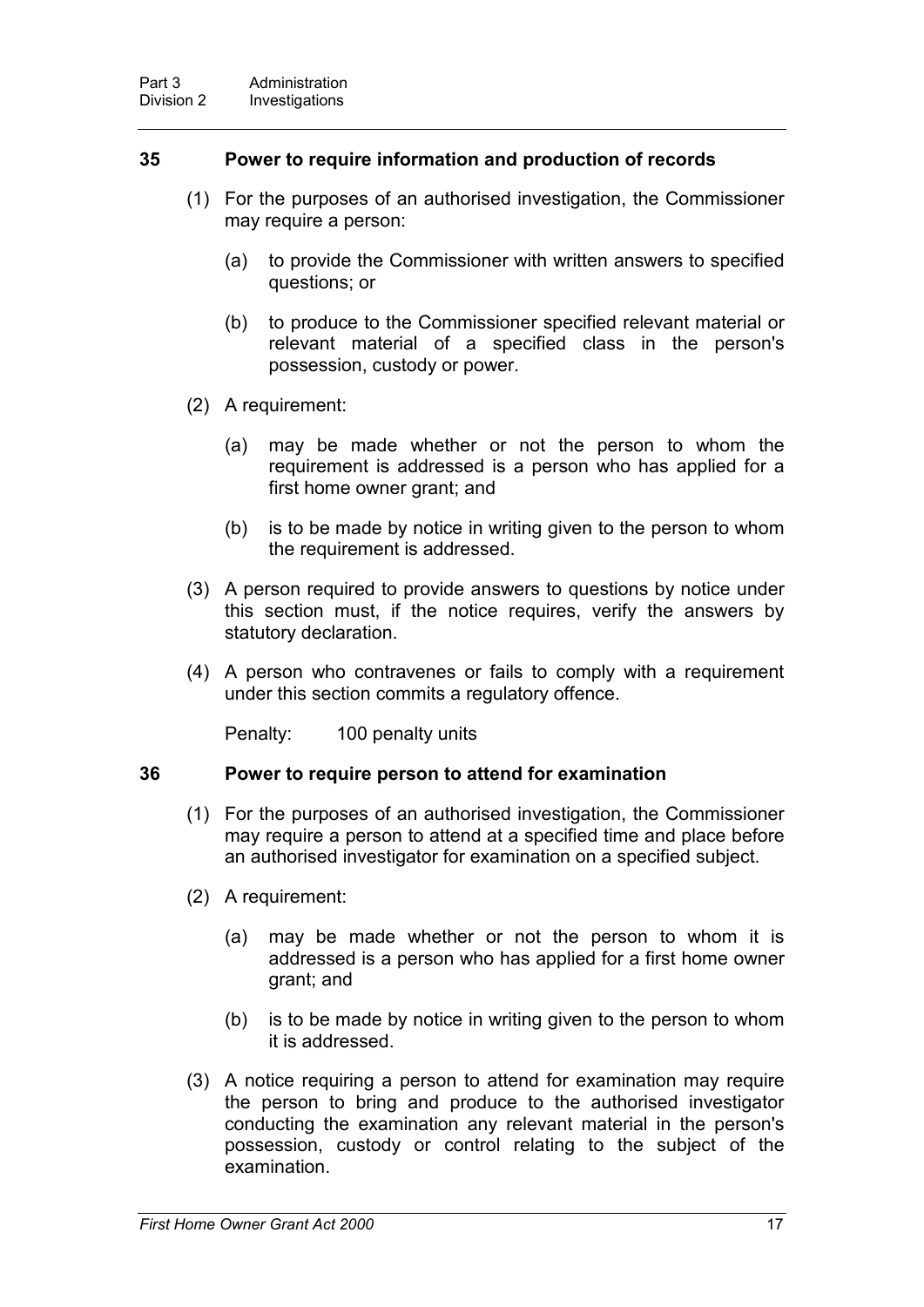- (4) An authorised investigator conducting an examination may require a person attending for examination:
	- (a) to take an oath or affirmation to answer all questions truthfully and may administer the oath or affirmation;
	- (b) to answer a question relevant to the subject matter of the examination asked by the investigator or, with the consent of the investigator, by another person present at the examination; or
	- (c) to produce for examination by the investigator any relevant material in the person's possession at the examination.
- (5) A person who contravenes or fails to comply with a requirement under this section commits a regulatory offence.

Penalty: 100 penalty units.

(6) The Regulations may provide for, or permit a person to determine, the scales of expenses to be allowed to persons required under this section to attend for examination.

#### **37 Power to enter premises**

- (1) For the purposes of an authorised investigation, an authorised investigator may enter and remain on premises to exercise the powers of investigation in section 39.
- (2) The authorised investigator may only enter residential premises as follows:
	- (a) the investigator may enter the premises at any reasonable time with the consent of the occupier;
	- (b) the investigator may enter the premises under the authority of a search warrant issued under section 38;
	- (c) if the investigator believes, on reasonable grounds, that it is urgently necessary to do so in order to prevent the destruction of or interference with relevant material, he or she may enter the premises at any time without the consent of the occupier and without a warrant.
- (3) The authorised investigator must not exercise the power in subsection (2)(c) unless the Commissioner in the particular case has authorised the investigator, orally or in writing, to do so.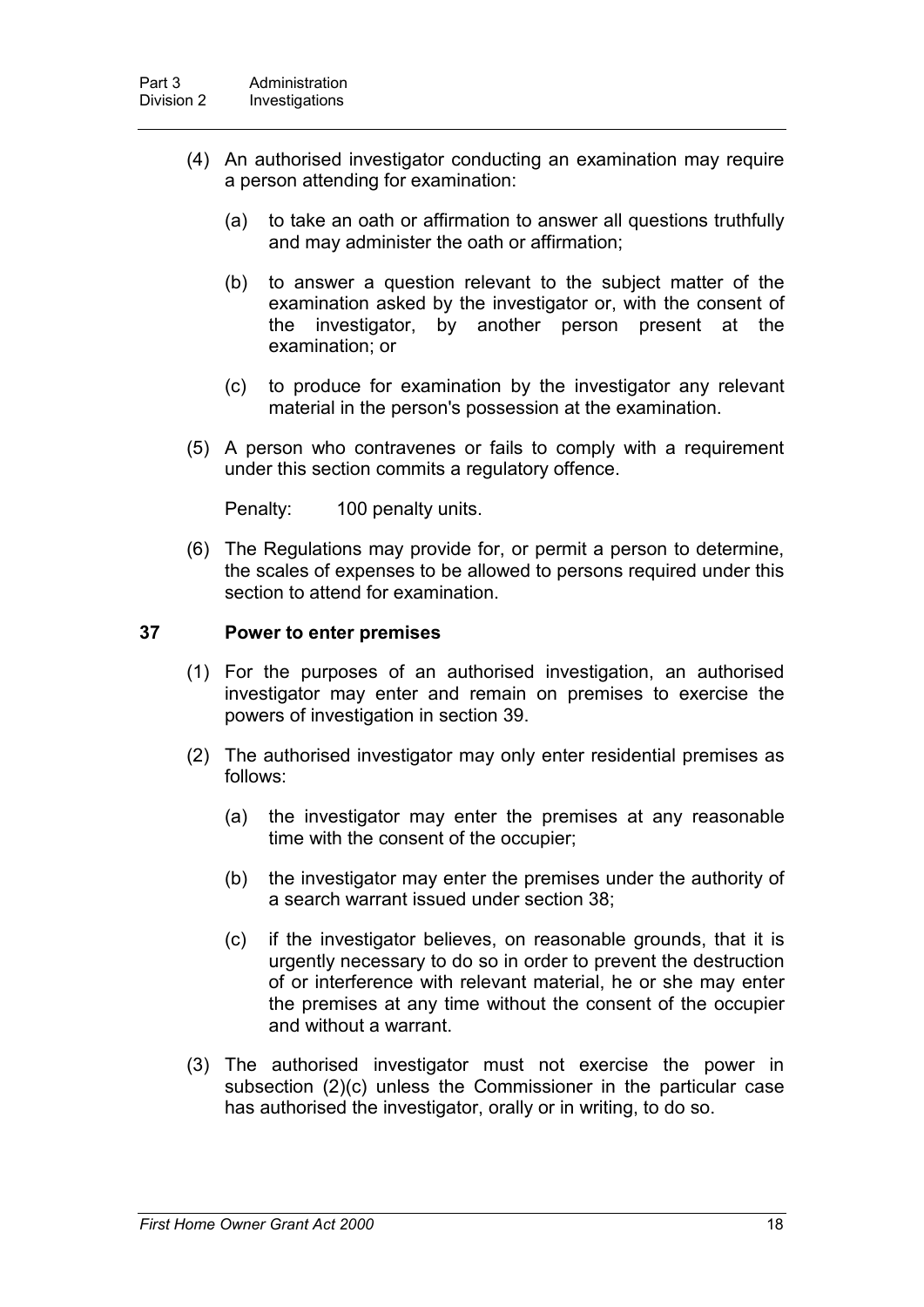(4) The authorised investigator must, at the reasonable request of a person apparently in charge of the premises or any other person on the premises, display the investigator's identity card.

## **38 Search warrants**

- (1) For the purposes of an authorised investigation, an authorised investigator may apply to a Justice for a search warrant.
- (2) If the Justice is satisfied by evidence on oath that there are reasonable grounds to suspect that there may be relevant material on any premises, the Justice may issue a search warrant to an authorised investigator.
- (3) A search warrant authorises an authorised investigator:
	- (a) to enter the premises specified in the warrant at the time or within the period specified in the warrant; and
	- (b) to exercise the powers in section 39.
- (4) A search warrant may be executed by the authorised investigator to whom it is issued or by any other authorised investigator.
- (5) An authorised investigator executing a warrant must, at the reasonable request of a person apparently in charge of the premises or any other person on the premises, display the warrant.

## **39 Powers of authorised investigators while on premises**

- (1) An authorised investigator who enters premises under section 37 or under a warrant issued under section 38 may exercise one or more of the following powers:
	- (a) search the premises and examine anything on the premises;
	- (b) operate equipment or facilities on the premises for a purpose relevant to the authorised investigation;
	- (c) take possession of any relevant material and retain it for as long as may be necessary:
		- (i) to examine it to determine its evidentiary value;
		- (ii) to copy it; or
		- (iii) if it is relevant to possible legal proceedings for the purposes of those proceedings;
	- (d) if any relevant material found on the premises cannot be conveniently removed, secure it against interference;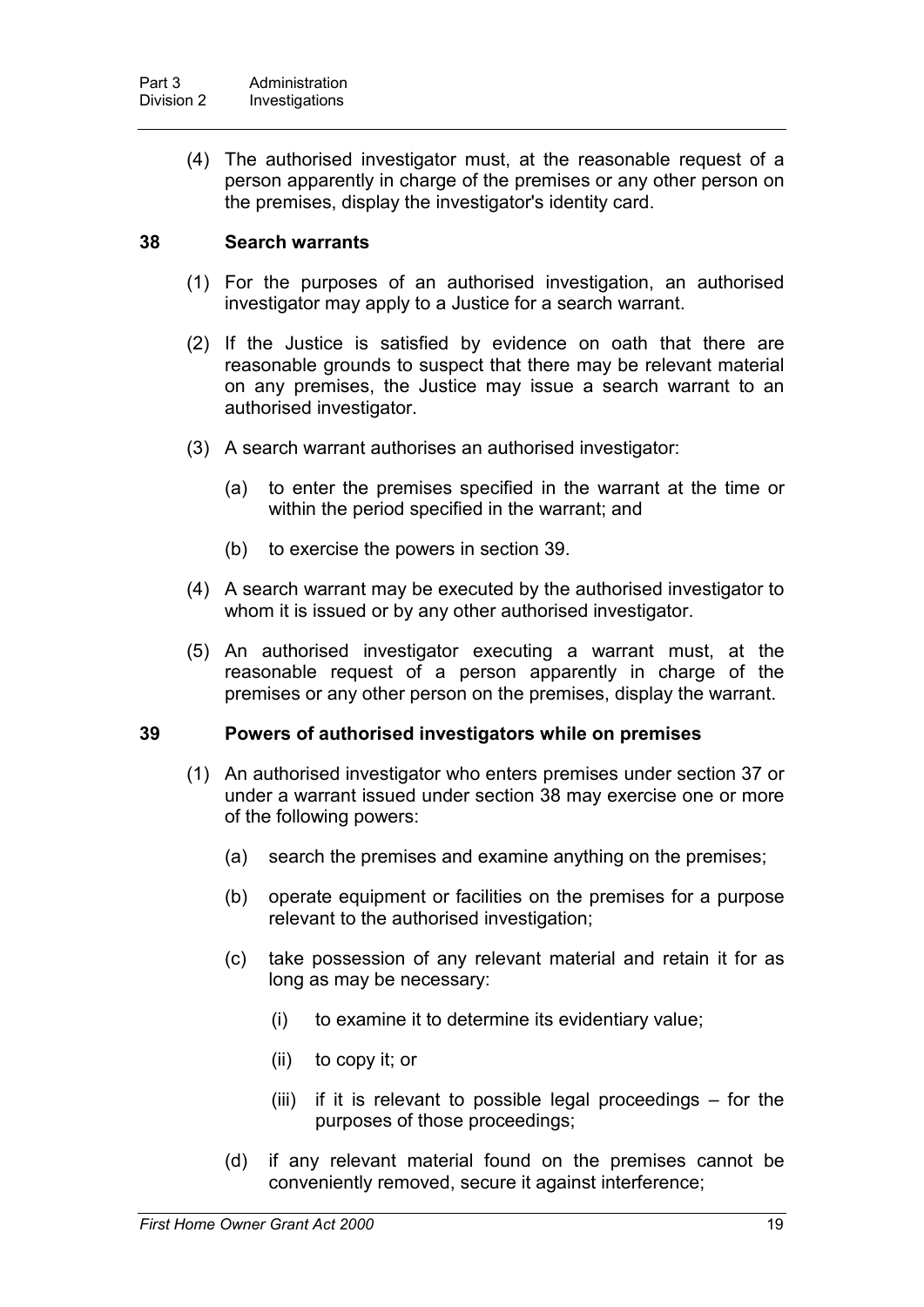- (e) request any person who is on the premises to do any of the following:
	- (i) to state his or her full name, date of birth and address;
	- (ii) to answer (orally or in writing) questions asked by the authorised investigator relevant to the authorised investigation;
	- (iii) to produce relevant material;
	- (iv) to operate equipment or facilities on the premises for a purpose relevant to the authorised investigation;
	- (v) to give other assistance the authorised investigator reasonably requires to carry out the authorised investigation.
- (2) If an authorised investigator takes anything from the premises, the investigator must issue a receipt in a form approved by the Commissioner and:
	- (a) if the occupier or a person apparently responsible to the occupier is present, give it to him or her; or
	- (b) otherwise, leave it on the premises in an envelope addressed to the occupier.
- (3) A person who hinders an authorised investigator commits an offence.

Penalty: Imprisonment for 2 years.

- (4) A person hinders an authorised investigator if the person:
	- (a) hinders or obstructs the investigator in the exercise of powers under this section;
	- (b) does not comply with a request of the investigator under this section; or
	- (c) gives the investigator information that the person knows is false or misleading.

#### **40 Use of force**

(1) An authorised investigator may use reasonable force to exercise the power to enter premises under section 37 or under a warrant issued under section 38 or to exercise a power in section 39(1)(a) to (d).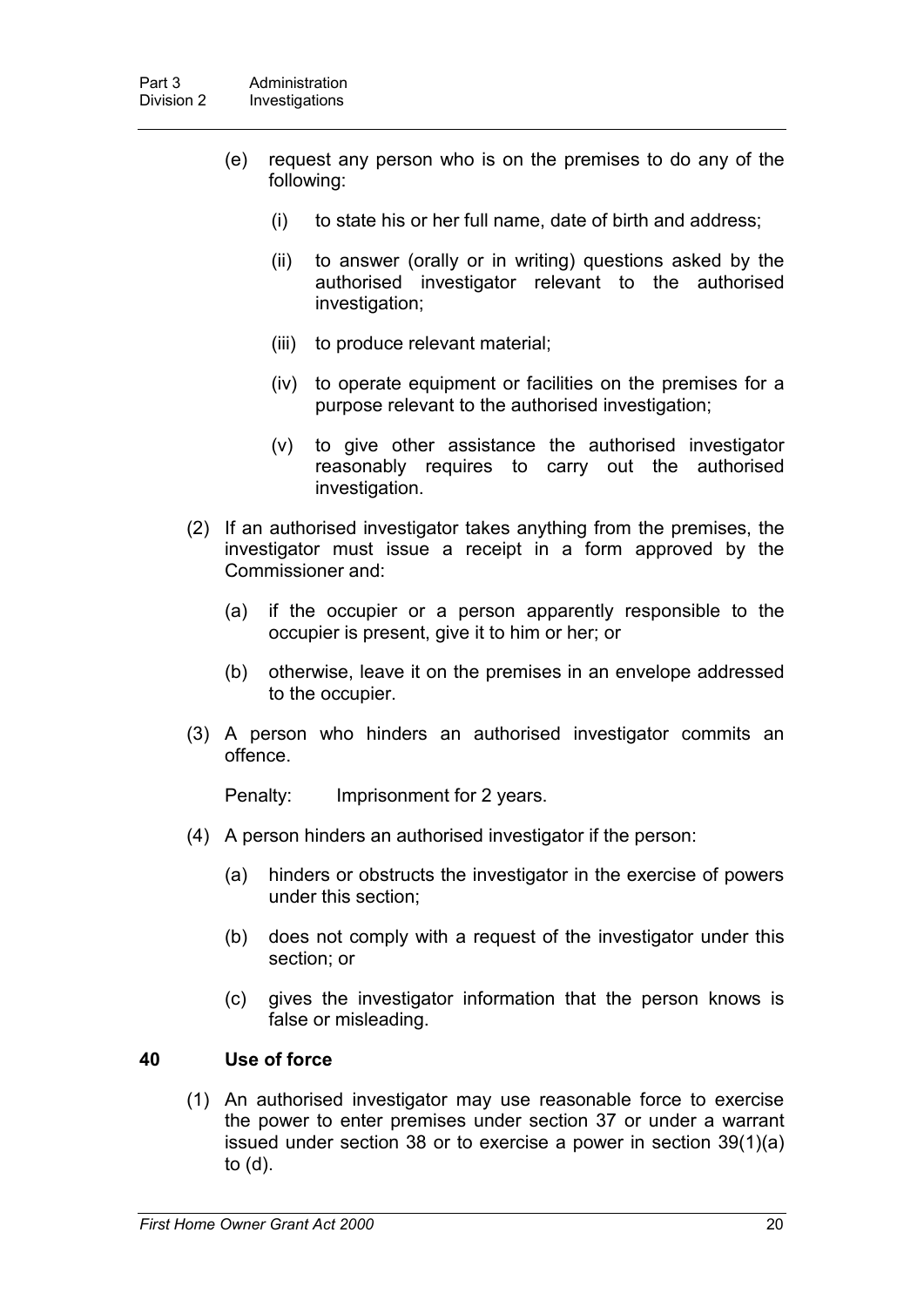(2) An authorised investigator must not use the power in subsection (1) unless the Commissioner has in the particular case authorised the investigator, orally or in writing, to do so.

## **Division 3 Incorrect applications and amounts incorrectly paid**

### **41 Power to recover amount paid in error etc.**

- (1) This section applies to a person on whose application a first home owner grant was paid if:
	- (a) the person was ineligible for the grant;
	- (b) the grant was paid in anticipation of compliance with the residence requirement and the person fails to comply with that requirement; or
	- (c) the Commissioner imposed a condition on the grant under section 5(5) or 20 and the person breaches the condition.
- (2) A person to whom this section applies must:
	- (a) notify the Commissioner in writing of the person's ineligibility, failure or breach; and
	- (b) pay to the Commissioner the amount of the grant,

within:

- (c) in the case of ineligibility 30 days after the date on which the grant was paid;
- (d) in the case of non-compliance with the residence requirement – 30 days after:
	- (i) the date by which the person was to have occupied the home; or
	- (ii) the date on which it first became apparent that the residence requirement would not be complied with during the period allowed for compliance,

whichever occurs first; or

(e) in the case of breach of a condition – 30 days after the breach occurred.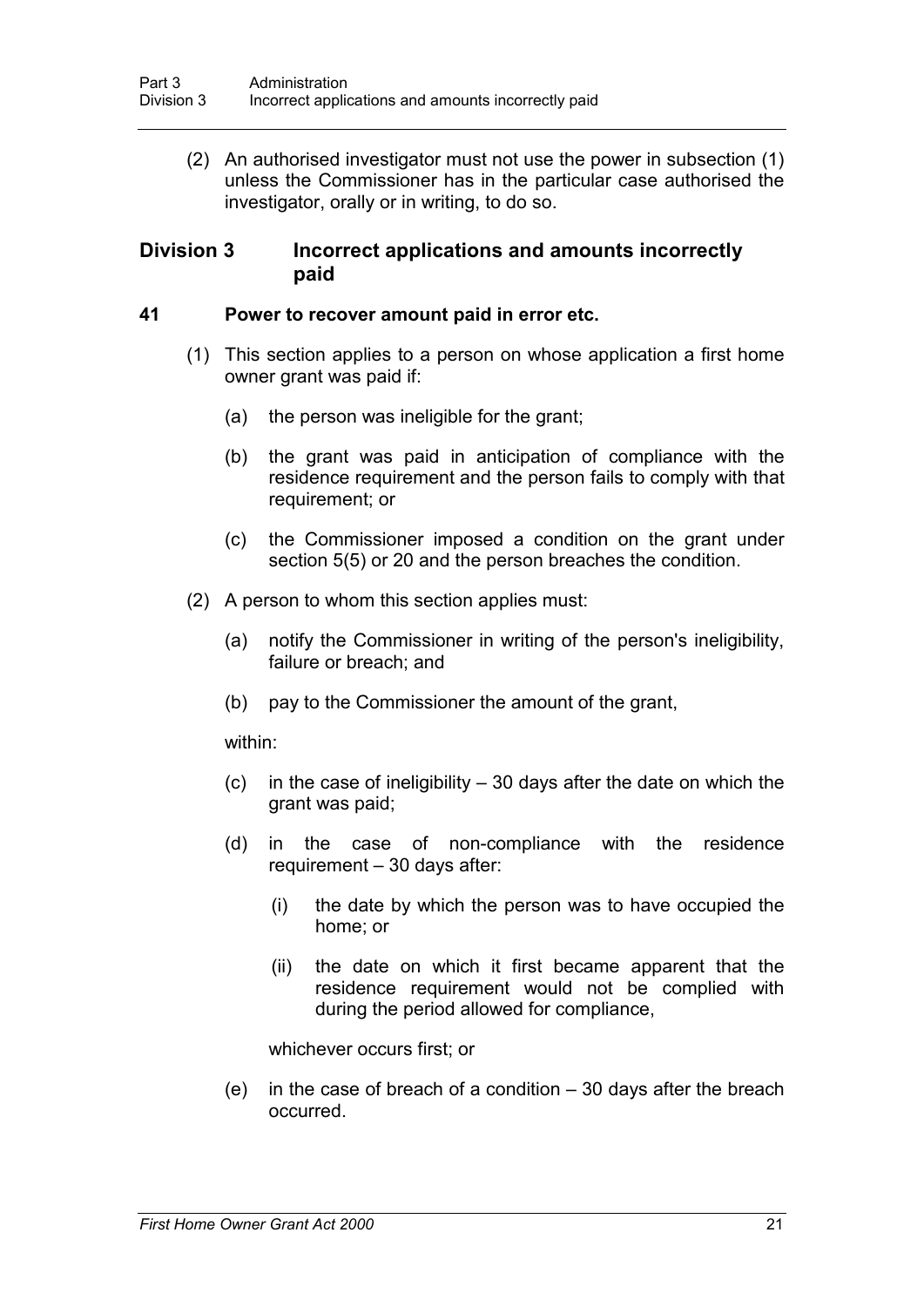- (3) If an amount is not paid as required by subsection (2), the Commissioner may give to the person a notice in writing:
	- (a) requiring the person to pay to the Commissioner within 14 days after receiving the notice the amount of the unpaid portion of the grant together with a penalty of the same amount as that unpaid portion; and
	- (b) setting out the reason why payment is required.
- (4) An amount required to be paid to the Commissioner by subsection (2) or by a notice under subsection (3) is a debt due to the Territory and may be sued for and recovered in a court of competent jurisdiction by the Commissioner suing in his or her official name.
- (5) If a person who is liable to pay an amount under this section has an interest in the home for which the first home owner grant was paid, the liability is a first charge on the person's interest in that home.
- (6) The Commissioner may enter into an arrangement (which may include provision for the payment of interest) for payment of a liability outstanding under this section by instalments.
- (7) The Commissioner may remit the whole or any part of a penalty payable under subsection (3).
- (8) A person who fails to comply with subsection (2) or a notice under subsection (3) commits a regulatory offence.

Penalty: 50 penalty units.

- (9) A person who breached a condition on payment of a first home owner grant may be found guilty of an offence against subsection (8) even if the condition breached is subsequently amended or cancelled.
- (10) Subsection (9) applies despite section 14 of the Criminal Code.
- (11) If a first home owner grant was paid on the application of 2 or more persons, the liability of those persons under this section is joint and several.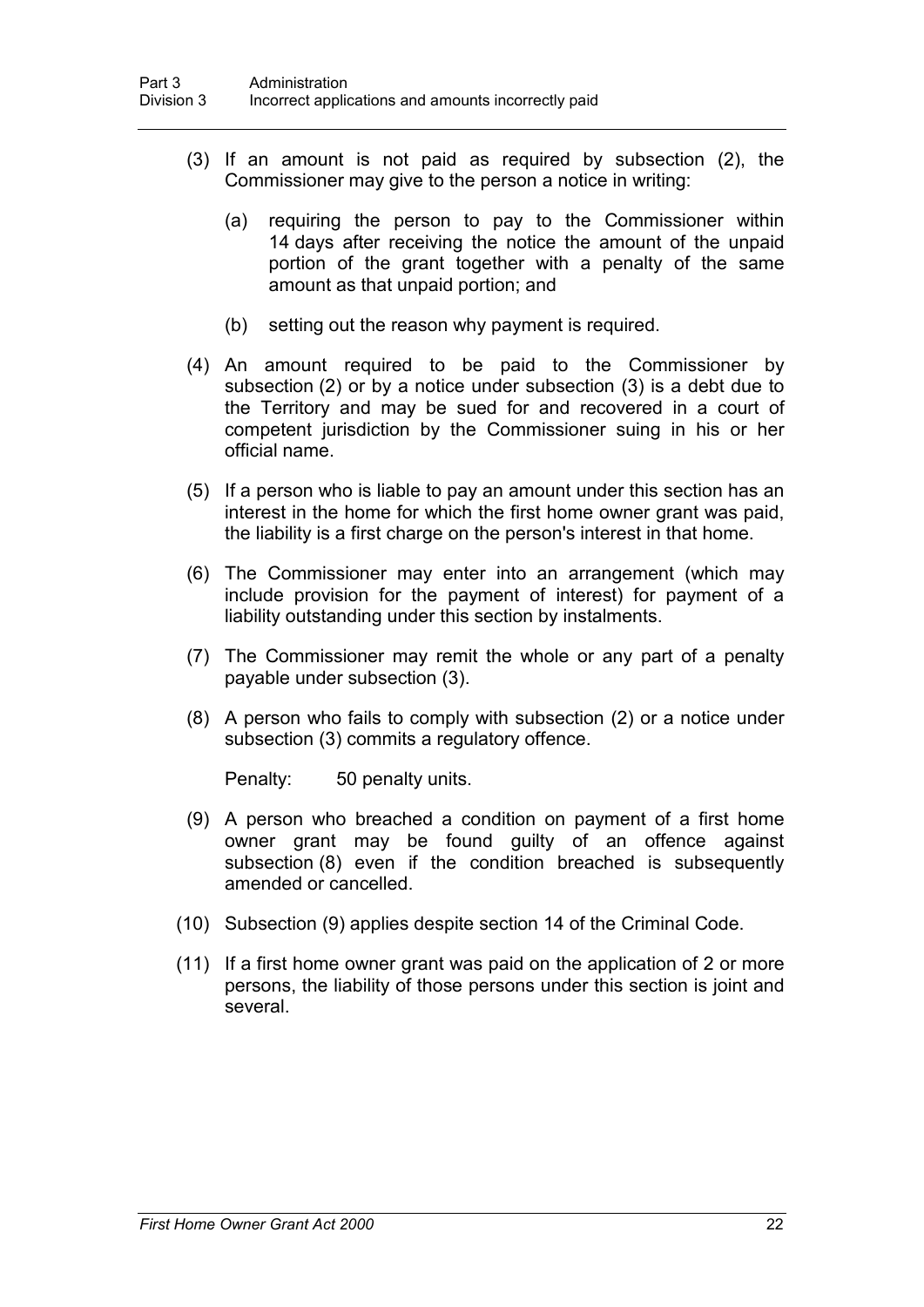## **Part 4 Miscellaneous**

## **42 False statements**

A person who, in purported compliance with a requirement under this Act or the Regulations, knowingly makes a statement that is false in a material particular commits an offence.

Penalty: Imprisonment for 2 years.

## **43 Confidentiality**

- (1) The following persons are subject to the duty of confidentiality in this section:
	- (a) a person who is or has been the Commissioner;
	- (b) a person who is or has been an Agency employee;
	- (c) a person to whom a power or function of the Commissioner is or has been delegated under section 30;
	- (d) a person who is or has been an employee or agent of such a delegate;
	- (e) a person:
		- (i) to whom information or records are disclosed under this Act; or
		- (ii) who gains access (properly or improperly) to information or records obtained under this Act.
- (2) A person subject to the duty of confidentiality in this section must not record, disclose, or make use of information or records obtained under this Act except:
	- (a) for a purpose related to the administration or enforcement of this Act;
	- (b) as required or allowed by this Act or another written law that specifically or by necessary implication overrides this duty of confidentiality;
	- (c) as authorised by the person to whose affairs the information or records relate; or
	- (d) for the purpose of legal proceedings, or a report of legal proceedings, arising out of this Act.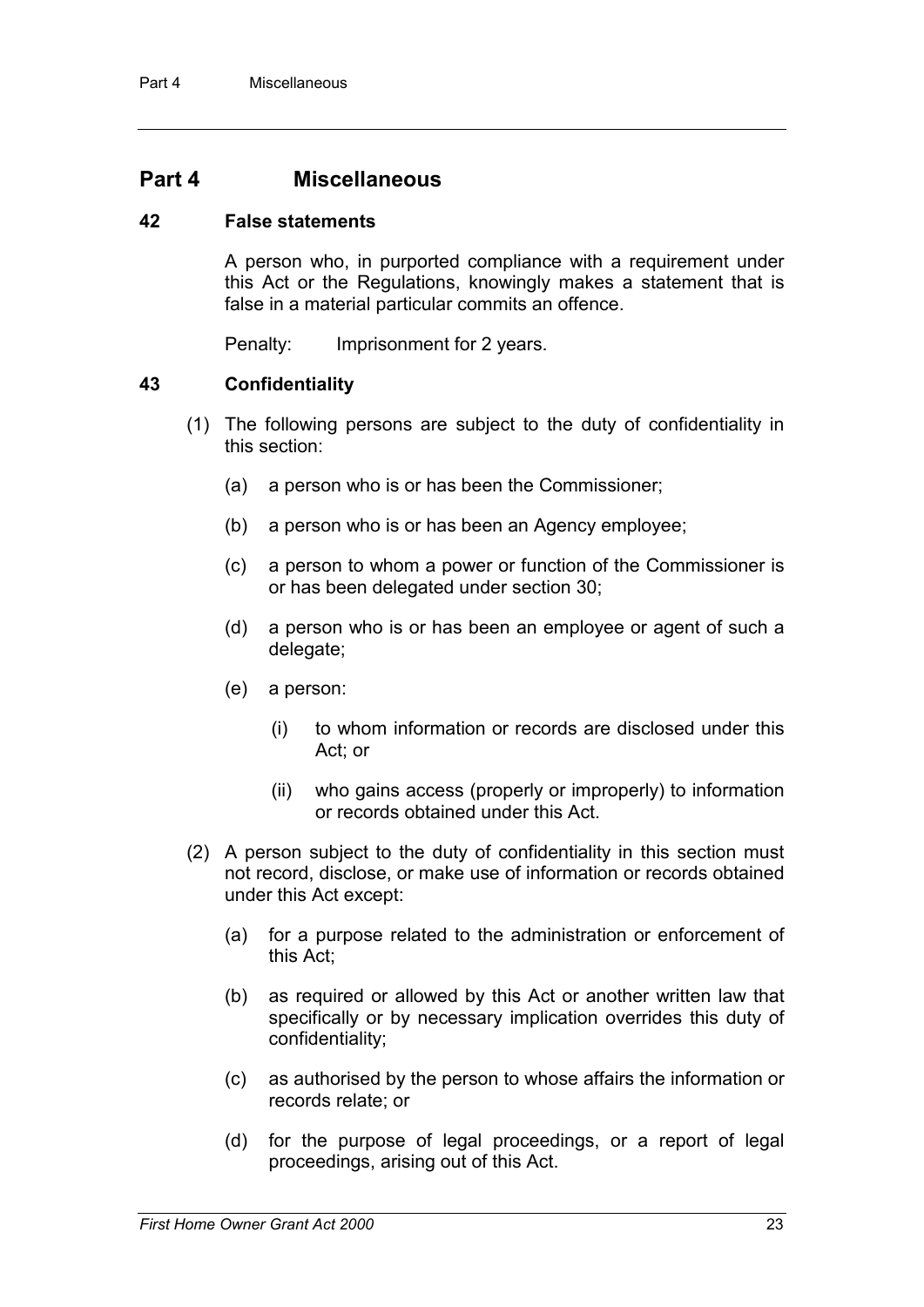- (3) This section does not prevent the disclosure of information or records:
	- (a) to an Agency employee;
	- (b) to a person to whom a power or function of the Commissioner is delegated or an employee or agent of such a person who is exercising that power or performing that function on behalf of his or her employer or principal;
	- (c) to an official administering a corresponding law for a purpose related to the administration of that law;
	- (d) to a person performing, in pursuance of employment by the Territory, a function under an Act administered by the Commissioner for the purpose of enabling that person to carry out that function;
	- (e) to the Auditor-General for the purposes of performing functions or exercising powers in relation to an audit of the office of the Commissioner imposed or conferred on the Auditor-General by or under the *Audit Act* or any other Act;
	- (f) in connection with the investigation of an offence to:
		- (i) a member of the Police Force or the Australian Federal Police;
		- (ii) the Director of Public Prosecutions for the Territory or the Commonwealth; or
		- (iii) an officer of another law enforcement agency established under the law of the Commonwealth, a State or another Territory of the Commonwealth authorised by the Regulations to receive confidential information under this paragraph;
	- (g) in a statistical or other form that could not reasonably be expected to lead to the identification of any person to whose affairs it relates; or
	- (h) in other circumstances in which its disclosure is permitted by the Regulations.
- (4) If information or records are lawfully disclosed under this section, this section does not prevent the further disclosure of the information or records, or the recording or use of the information or records, for the purpose for which the disclosure was made.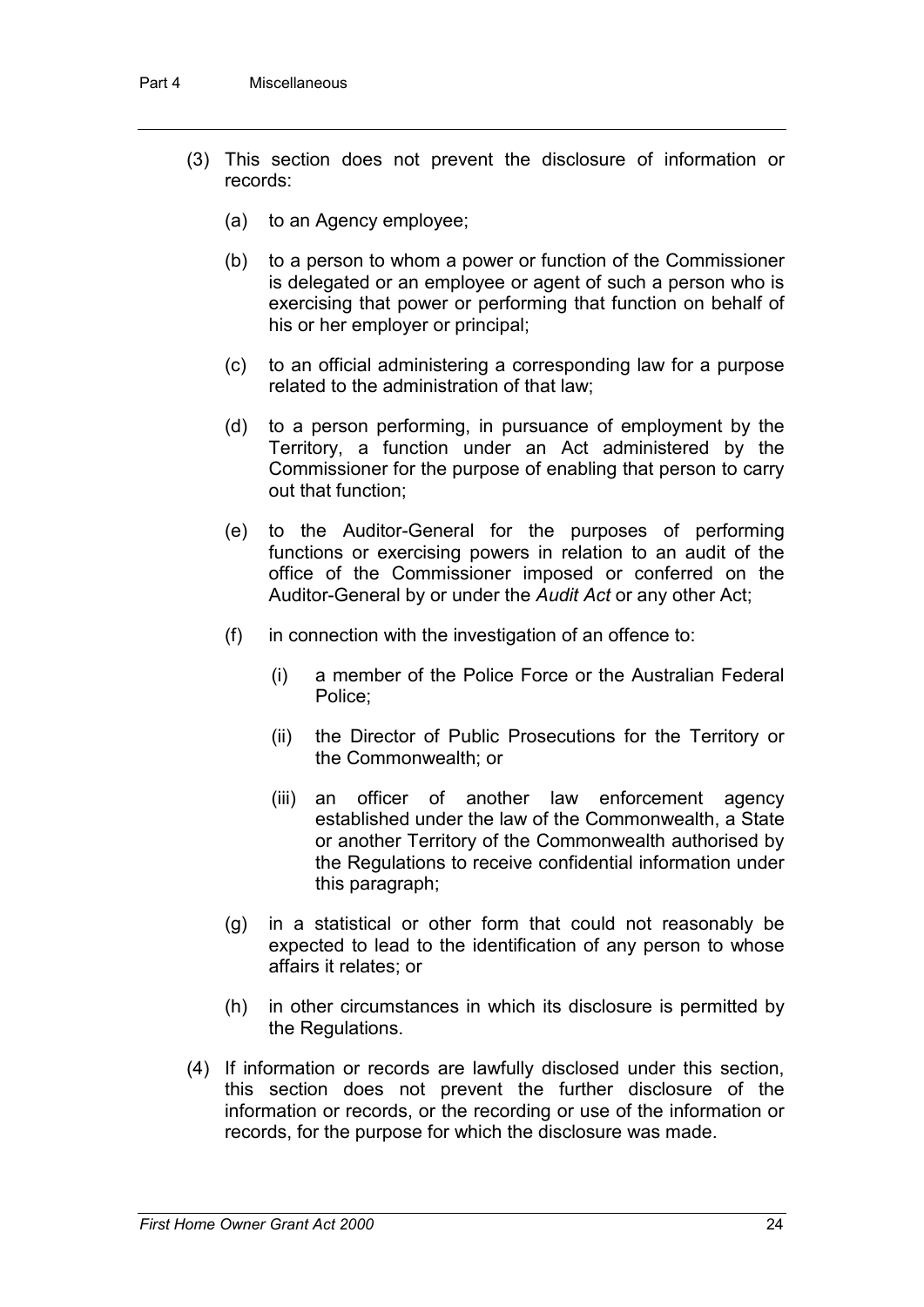- (5) Nothing in this section prevents the Auditor-General from disclosing or publishing information or records lawfully disclosed under this section if the disclosure or publication does not directly or indirectly divulge information identifying the affairs of a particular person.
- (6) A person subject to the duty of confidentiality in this section who contravenes or fails to comply with that duty commits an offence.

Penalty: Imprisonment for 2 years.

## **44 Legal immunity**

- (1) This section applies to the following persons:
	- (a) a person who is or has been the Commissioner;
	- (b) a person who is or has been an Agency employee;
	- (c) a person to whom a power or function of the Commissioner is or has been delegated under section 30;
	- (d) a person who is or has been an employee or agent of such a delegate.
- (2) No civil or criminal proceedings lie against a person to whom this section applies in relation to an act done or omitted to be done in good faith in the performance or purported performance of a function, or the exercise or purported exercise of a power, under this Act.
- (3) Subsection (2) does not affect any liability that the Territory would, but for that subsection, have in respect of an act or omission.

## **45 Continuing offences**

- (1) If, in committing an offence against a provision of this Act or the Regulations, a person fails to do an act within the time for doing the act specified in the provision, in addition to the offence for failure to do the act within the time, the person commits an additional offence on each day after the expiry of the time during which the act continues not to be done.
- (2) On being found guilty of an offence referred to in subsection (1), a person is, in addition to the penalty for failure to do the act within the time, liable to a penalty not exceeding 1 penalty unit for each day after the expiry of the time during which the offence continues.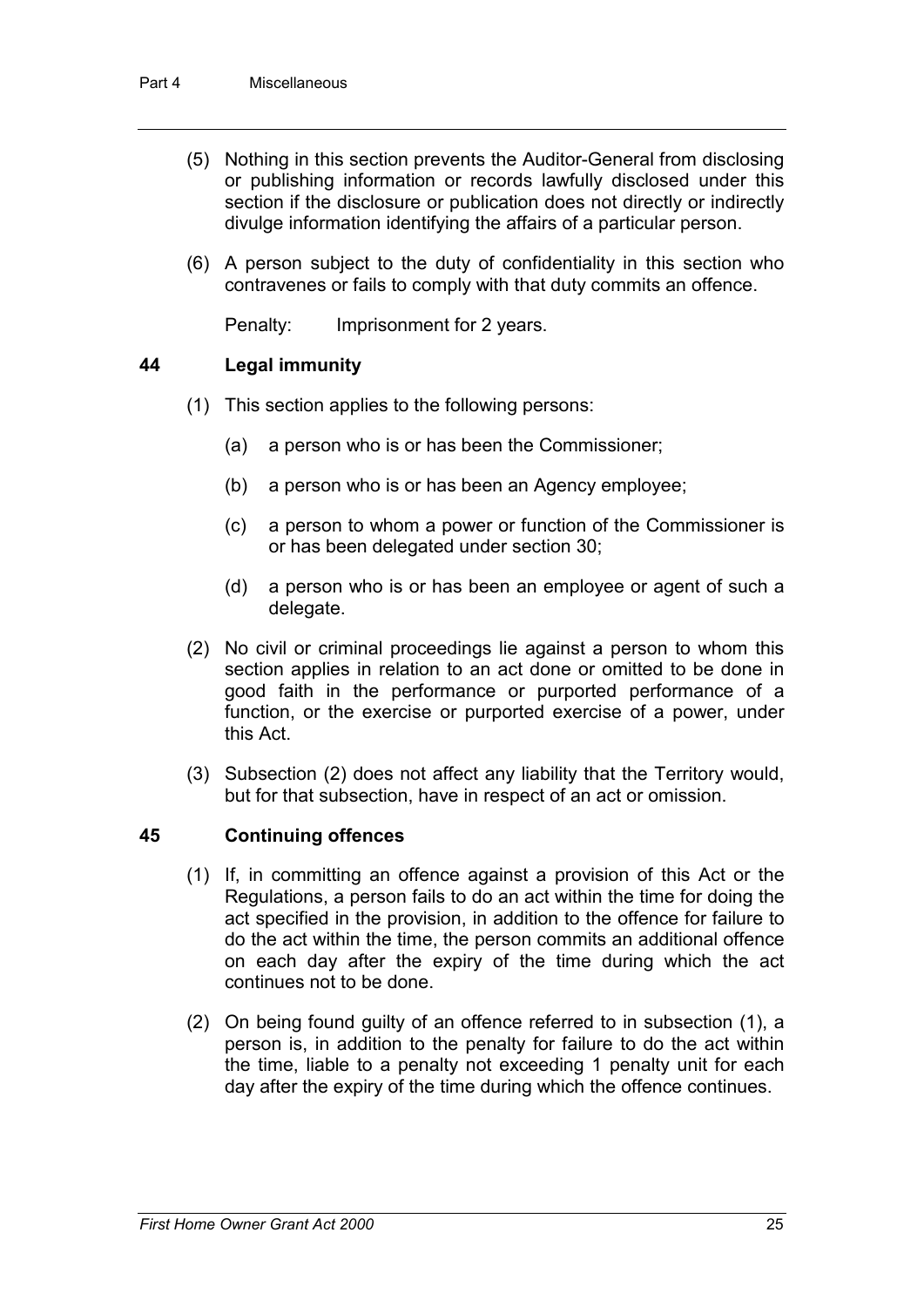### **46 Service of documents**

A document that is required by or under this Act to be given or served on a person is to be given or served:

- (a) by delivering the document to the person personally;
- (b) by sending the document by prepaid post to the person at his or her last-known place of residence or business or, if he or she is carrying on business at 2 or more places, at one of those places;
- (c) by sending the document by prepaid post to the person at his or her last-known postal address;
- (d) by leaving the document at the last-known place of residence of the person with some person who is apparently living at that place and who is apparently not less than 16 years of age; or
- (e) by leaving the document at the last-known place of business of the person or, if he or she is carrying on business at 2 or more places, at one of those places with some person who is apparently employed by the person and who is apparently not less than 16 years of age.

## **47 Appearances by Commissioner**

- (1) In an action, prosecution or other proceeding under this Act in a court, the Commissioner may appear personally, by a barrister or solicitor or by an officer appointed by the Commissioner.
- (2) The appearance of an officer appointed under subsection (1) and a statement by the officer that he or she appears by authority of the Commissioner are together sufficient evidence of that authority.

#### **48 Evidence**

- (1) The production of:
	- (a) a notice of the Commissioner's decision in relation to an application for a first home owner grant; or
	- (b) a document under the hand of the Commissioner purporting to be a copy of such a notice,

is conclusive evidence of the due making of a decision in relation to the application and (except in proceedings on a review of, or appeal against, a decision under this Act) that all the particulars of the decision are correct.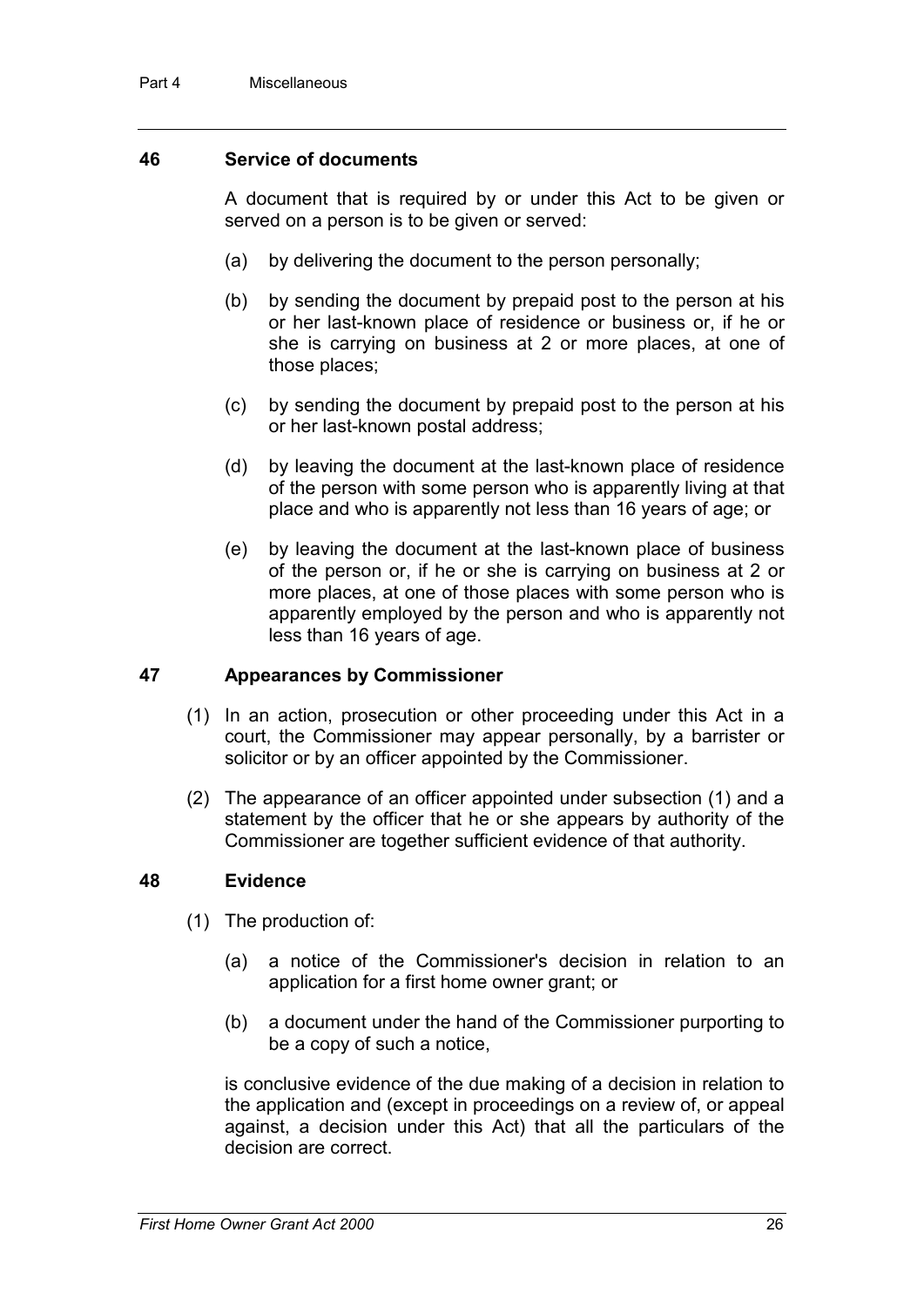- (2) The production of a document under the hand of the Commissioner purporting to be a copy of a document issued or given by the Commissioner is conclusive evidence that the document was so issued or given.
- (3) The production of a document under the hand of the Commissioner purporting to be a copy of or extract from:
	- (a) an application for a first home owner grant;
	- (b) a notice of the Commissioner's decision in relation to such an application; or
	- (c) a notice under section 41(3) requiring payment of an amount,

is evidence of the matter set forth in the document so produced to the same extent as the original application or notice would be if it were produced.

#### **49 Standing appropriation**

The money required to pay first home owner grants is to be paid from the public moneys of the Territory and the Allocation for that purpose is established or increased to the extent necessary.

#### **50 Regulations**

The Administrator may make regulations, not inconsistent with this Act, prescribing matters:

- (a) required or permitted by this Act to be prescribed; or
- (b) necessary or convenient to be prescribed for carrying out or giving effect to this Act.